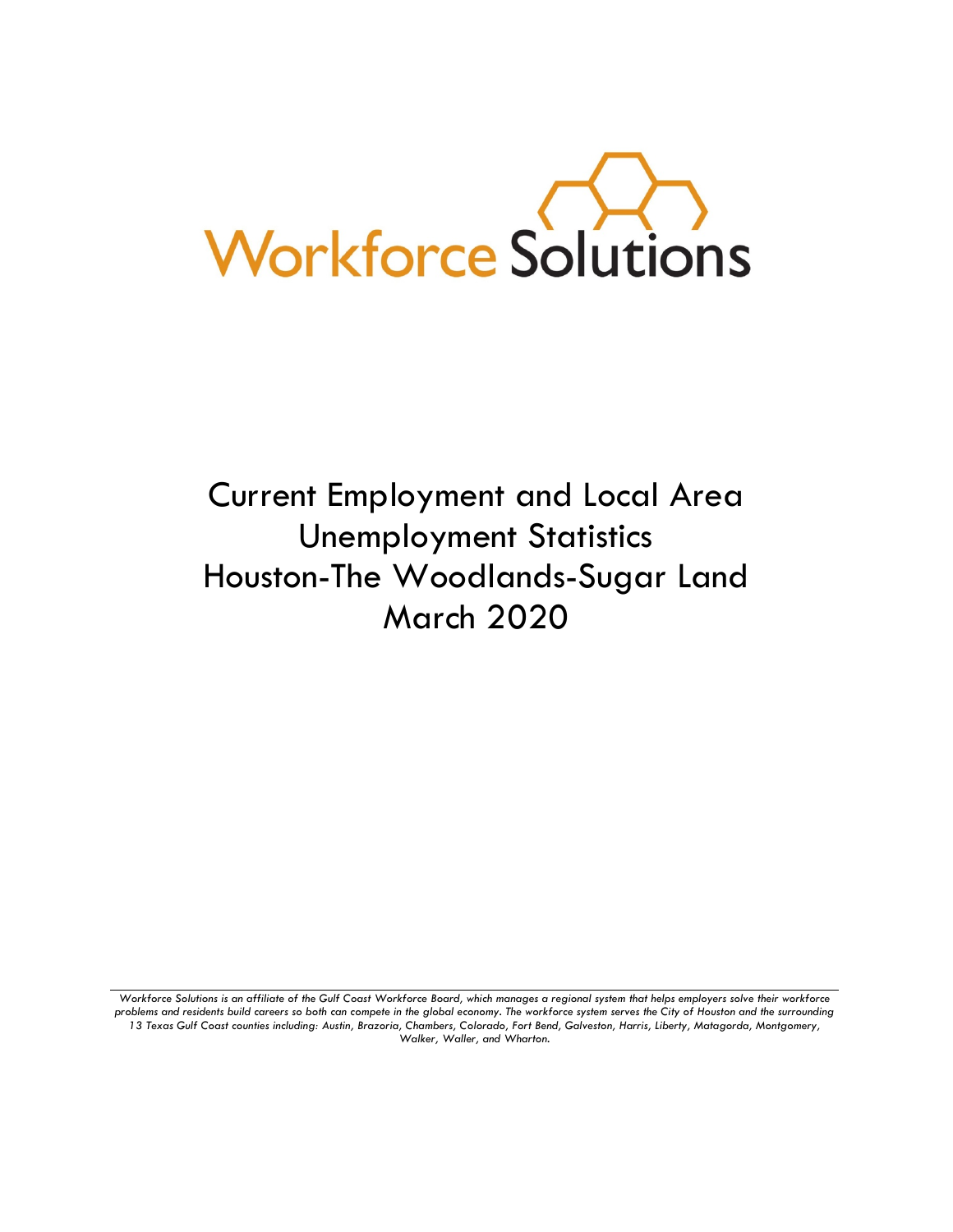### **Total Nonfarm**

#### *One Month Change*

Houston MSA Total Nonfarm employment stood at 3,195,700 in March, down -8,200 jobs over the month, or -0.3 percent. A year ago, Houston registered an over-the-month increase of 3,800 jobs. **Due to the economic disruption caused by COVID-19, this March marks only the second instance of an over-the-month loss in this month since records began in 1990. The other March decline in employment occurred in 2009 during the Great Recession when the Houston MSA lost -5,400 jobs.** The largest over-the-month gain on record for Total Nonfarm Employment occurred in February 2020, up 38,900 jobs. The largest one-month decline on record outside of seasonal job losses in January and July occurred in September 2008, down -22,100 jobs. Historically in the month of March, Total Nonfarm has on average added 12,900 jobs over the month, which indicates that this month's losses are substantially below the long-term average. The primary drivers of this March's decline were decreases in Construction, Manufacturing, and Leisure and Hospitality. Losses were also recorded in Education and Health Services, Trade, Transportation, and Utilities, and Financial Activities. The net decrease in jobs over the month was partially offset by gains in Other Services, Government, and Professional and Business Services. **A combination of government-mandated closures of non-essential businesses as part of social distancing strategies to reduce the spread of the virus coupled with a decline oil prices to roughly \$20 per barrel are the primary causes of the decline in employment.**



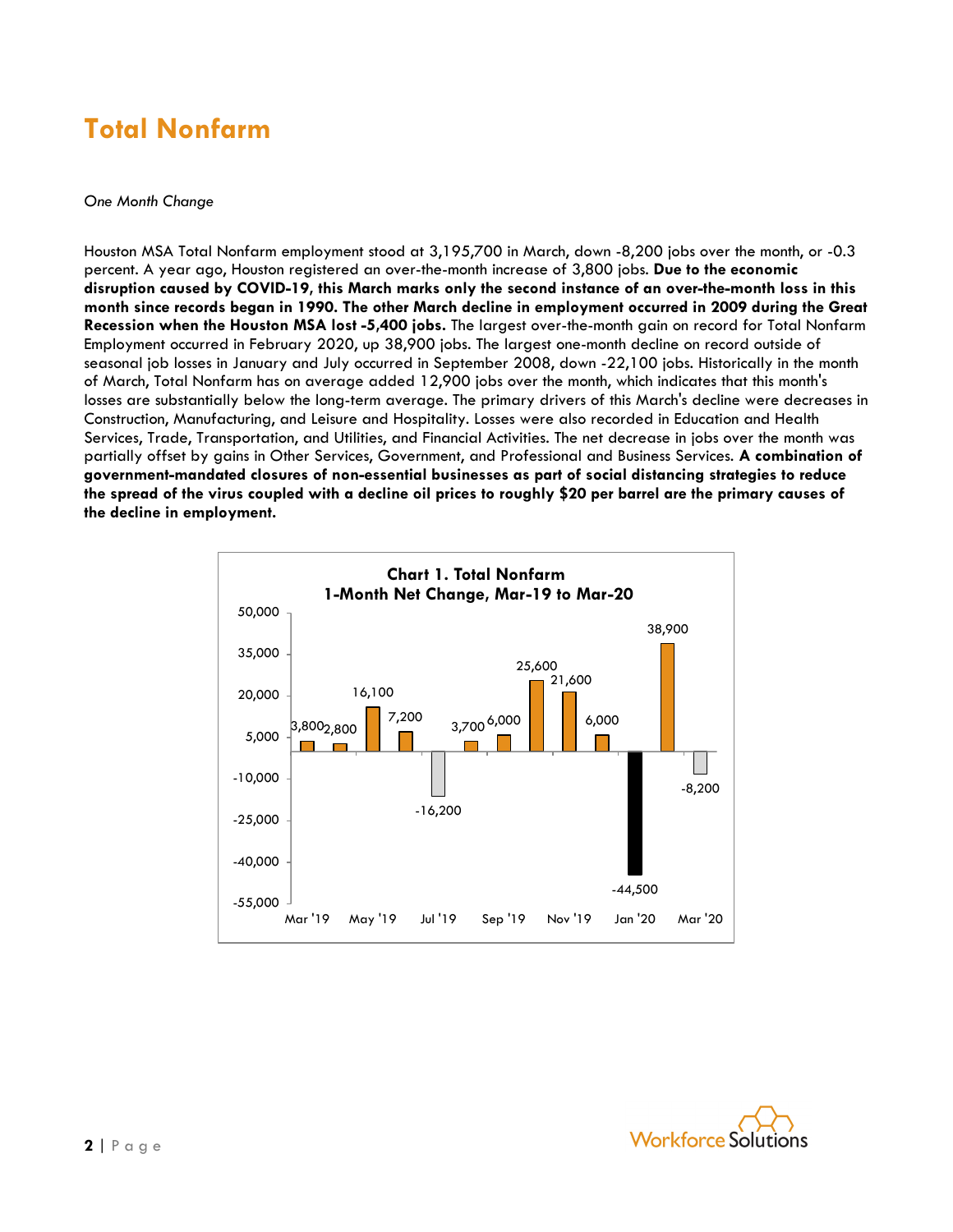

#### *Year over Year Change*

Over the year, Total Nonfarm employment was up 59,000, or 1.9 percent. To compare, March 2019 saw a yearover-year gain of 72,200 jobs. The largest over-the-year gain on record for Total Nonfarm Employment occurred in November 2012, up 122,600 jobs. The largest over-the-year decline on record occurred in November 2009, down -114,300 jobs. Currently 9 out of 11 sectors show positive growth year over year: Professional and Business Services (16,100), Education and Health Services (14,500), and Trade, Transportation, and Utilities (11,400). **Note that year-over-year growth as of February stood at 71,000 further emphasizing the anticipated slowdown in job growth as a result of the current global pandemic.**

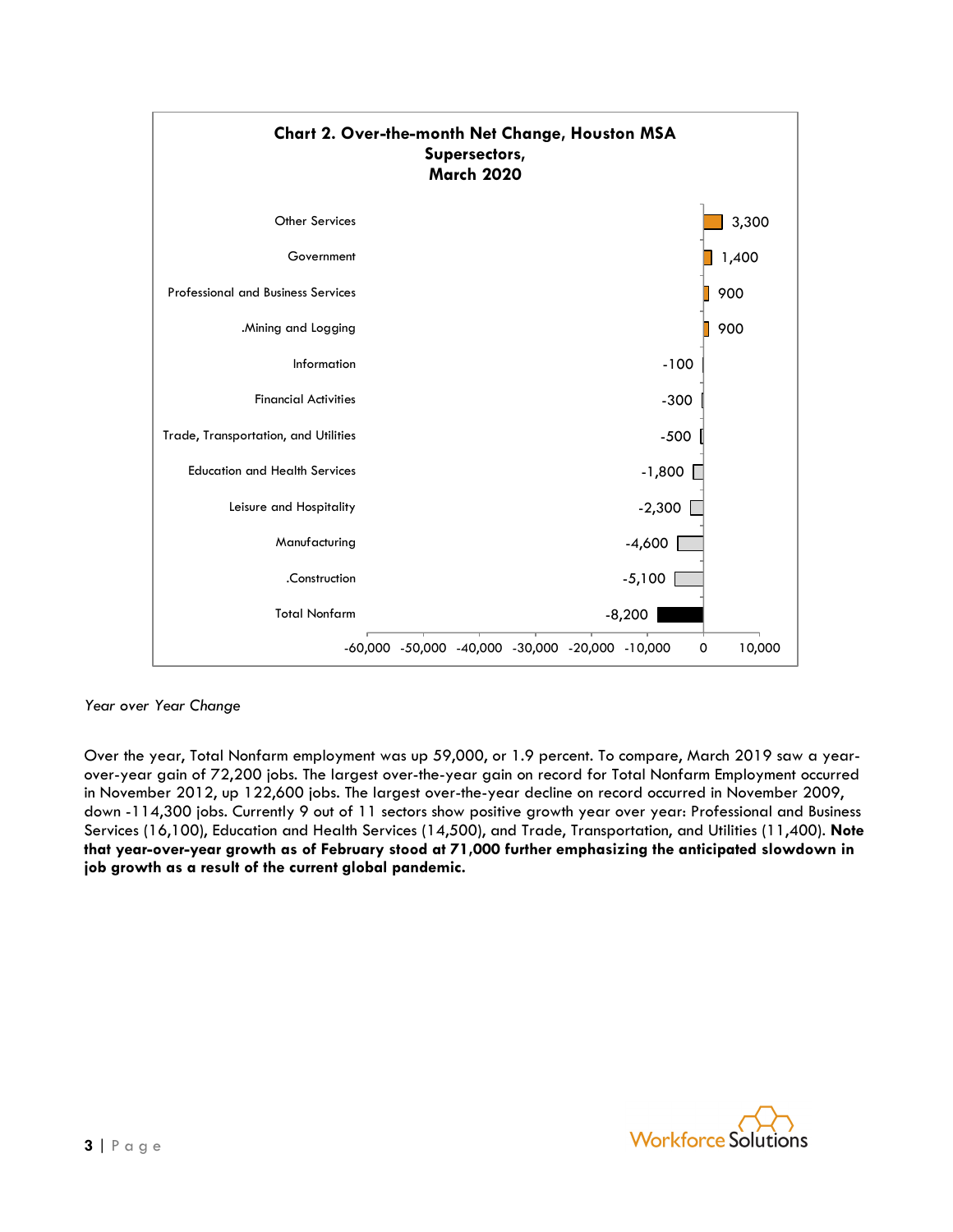



-25,000 -5,000 15,000 35,000 55,000 75,000

-8,800

Manufacturing

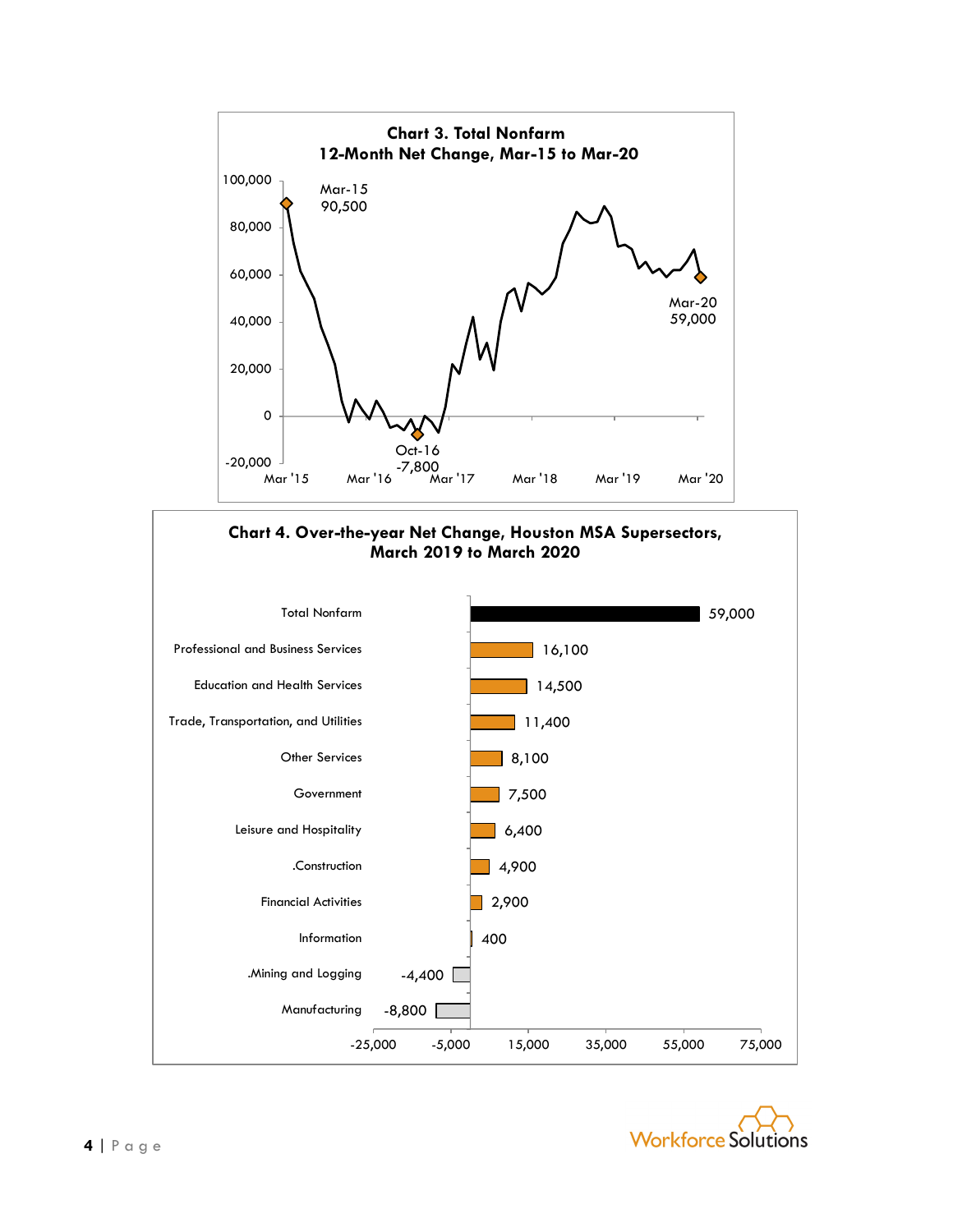### **DECLINING INDUSTRY HIGHLIGHTS**

### **Construction**

#### *One Month Change*

Construction was the largest declining sector over the month down -5,100 jobs, or -2.1 percent. This was the largest decline in the month of March since records began in 1990. The largest over-the-month gain on record for this sector occurred in February 2019, up 7,300 jobs. The largest one-month decline on record occurred in April 2009, down -5,400 jobs. Historically in the month of March, Construction has added an average of 1,700 jobs over the month, which indicates that this month's losses are substantially below the long-term average. Construction has typically experienced gains in March with three exceptions occurring in 2016, 2009, and 2003 to which we now add 2020. Specialty Trade Contractors was the largest contributor to the overall sector's decline, down -3,500 jobs over the month. The second-largest declining contributor was Construction of Buildings, which lost -1,300 jobs from February to March. Lastly, Heavy and Civil Engineering Construction subtracted -300 jobs. An**ecdotal commentary: the full effects of COVID-19 on this sector are yet to be felt, not only because of the lag in the release of data but also projects that were in-progress are likely to be continued however it is anticipated that new project that would have otherwise begun are likely to be postponed indefinitely.**



#### *Year over Year and Year to Date*

Year over year, Construction was up 4,900 jobs, or 2.1 percent. The largest over-the-year gain on record for this sector occurred in December 2014, up 19,700 jobs. The largest over-the-year decline on record occurred in November 2009, down -33,700 jobs. Heavy and Civil Engineering Construction was the largest contributor to the

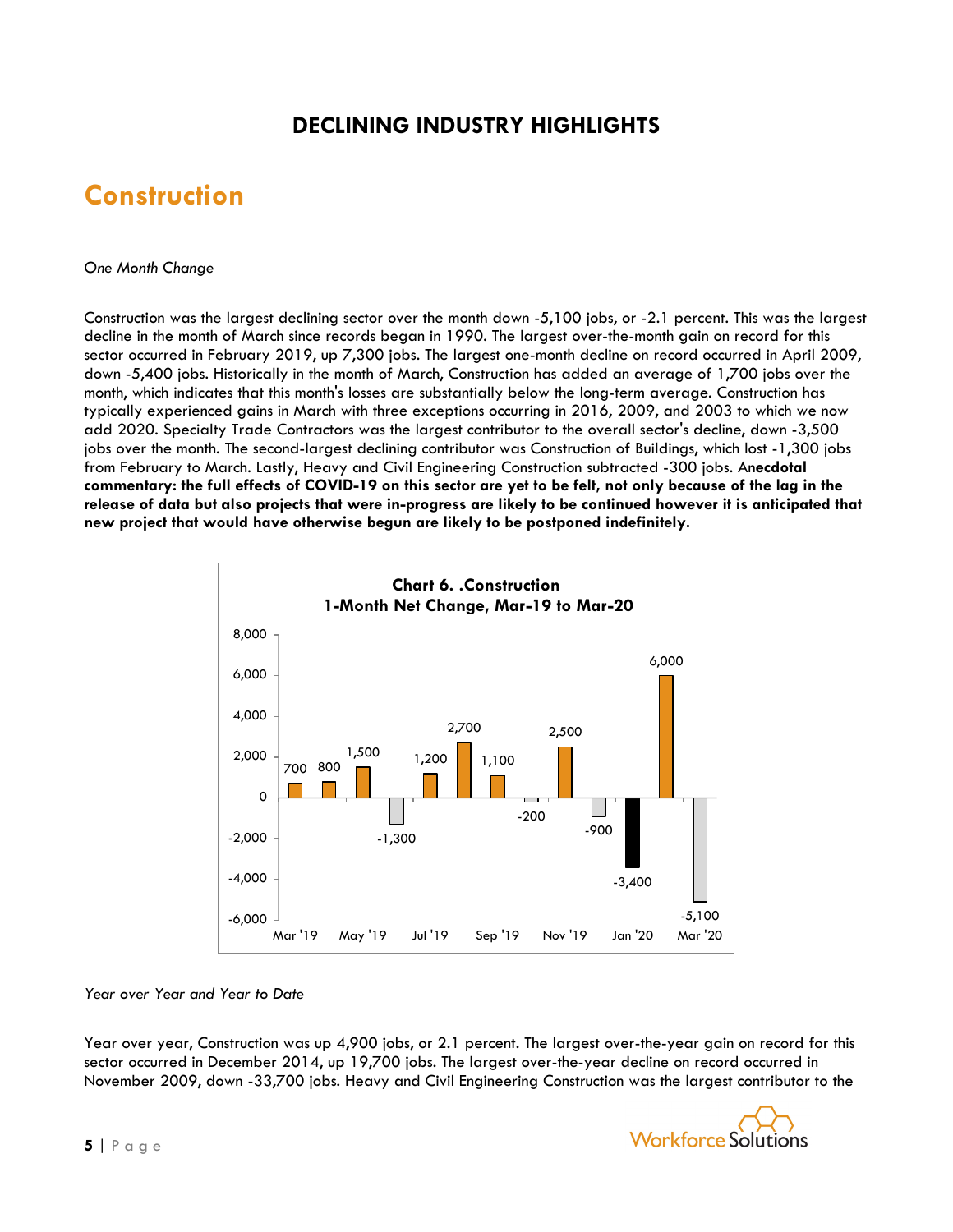overall sector's increase, up 6,000 jobs over the year. The second-largest contributor was Construction of Buildings, which added 2,500 jobs from March a year ago. Lastly, Specialty Trade Contractors offset a portion of the sector's gains with a loss of -3,600 jobs. Construction's share of Houston area Total Nonfarm Employment has remained constant at 7.5 percent over the past year.



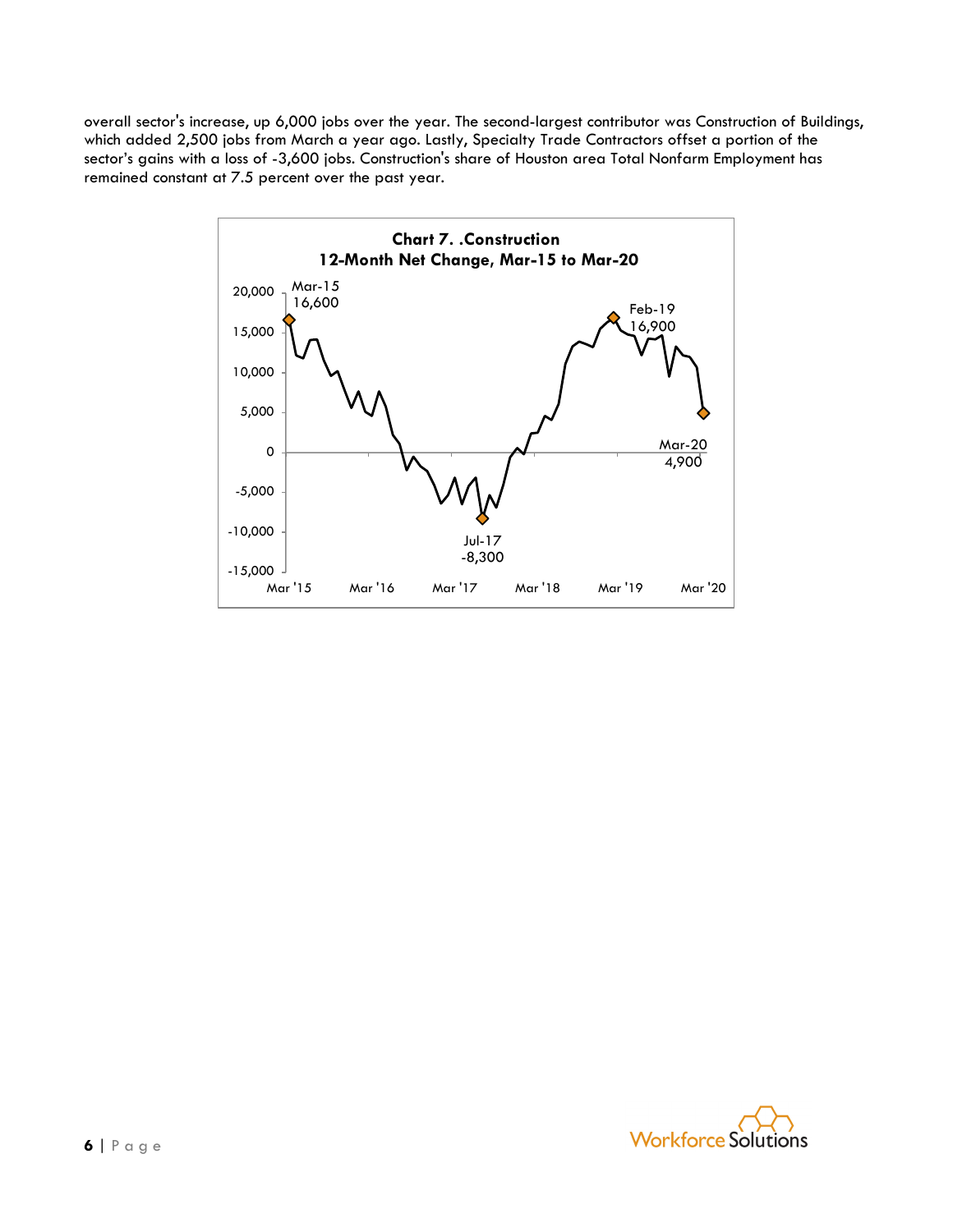### **Manufacturing**

#### *One Month Change*

Manufacturing was the second-largest declining sector over the month down -4,600 jobs, or -2.0 percent. **This was the largest March decline on record, just surpassing the loss of -4,500 jobs in 2009 during the Great Recession.** The largest over-the-month gain on record for this sector occurred in June 1990, up 3,200 jobs. The largest one-month decline on record occurred in April 1999, down -5,100 jobs. Historically in the month of March, Manufacturing has on average added 400 jobs over the month, which indicates that this month's losses are substantially below the long-term average. **Manufacturing has typically experienced modest gains in March. Exceptions to this trend have understandably coincided with economic downturns over the past two and a half decades including the current one resulting from COVID-19 and the collapse in oil prices.** Durable Goods, the segment of Manufacturing that provides parts and equipment used in oil and gas exploration, was the largest contributor to the overall sector's decline, down -3,800 jobs over the month. The second-largest declining contributor was Non-Durable Goods, which lost -800 jobs from February to March.



#### *Year over Year and Year to Date*

Year over year, Manufacturing was down -8,800 jobs, or -3.7 percent. Currently, this sector is the second-fastest declining in percentage terms in the Houston area. Furthermore, 66.7 percent of total (gross) jobs lost across the region over the past year can be attributed to Manufacturing. **Note that job growth in this sector began slowing since the most recent peak in January 2019 as a result of oil prices failing to sustain above \$60 a barrel, prior to COVID-19, and tighter credit conditions for the oil and gas industry.** The largest over-the-year gain on record for this sector occurred in June 2012, up 17,700 jobs. The largest over-the-year decline on record occurred in November 2009, down -28,800 jobs. Durable Goods was the largest contributor to the overall sector's decline, down -5,700 jobs over the year. The second-largest declining contributor was Non-Durable Goods, which lost -

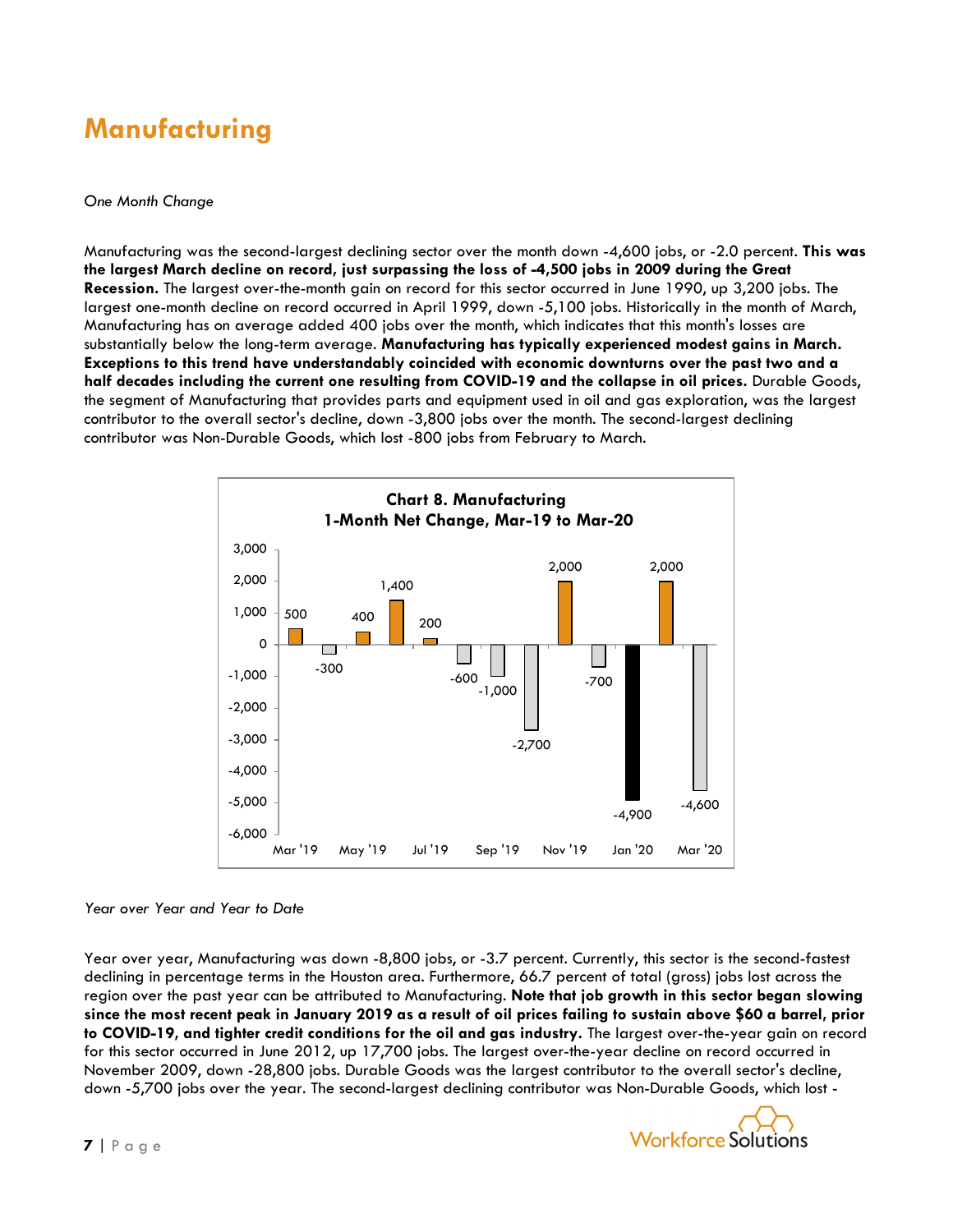3,100 jobs from March a year ago. Manufacturing's share of Houston area Total Nonfarm Employment has fallen from 7.5 percent to 7.1 percent over the past year.



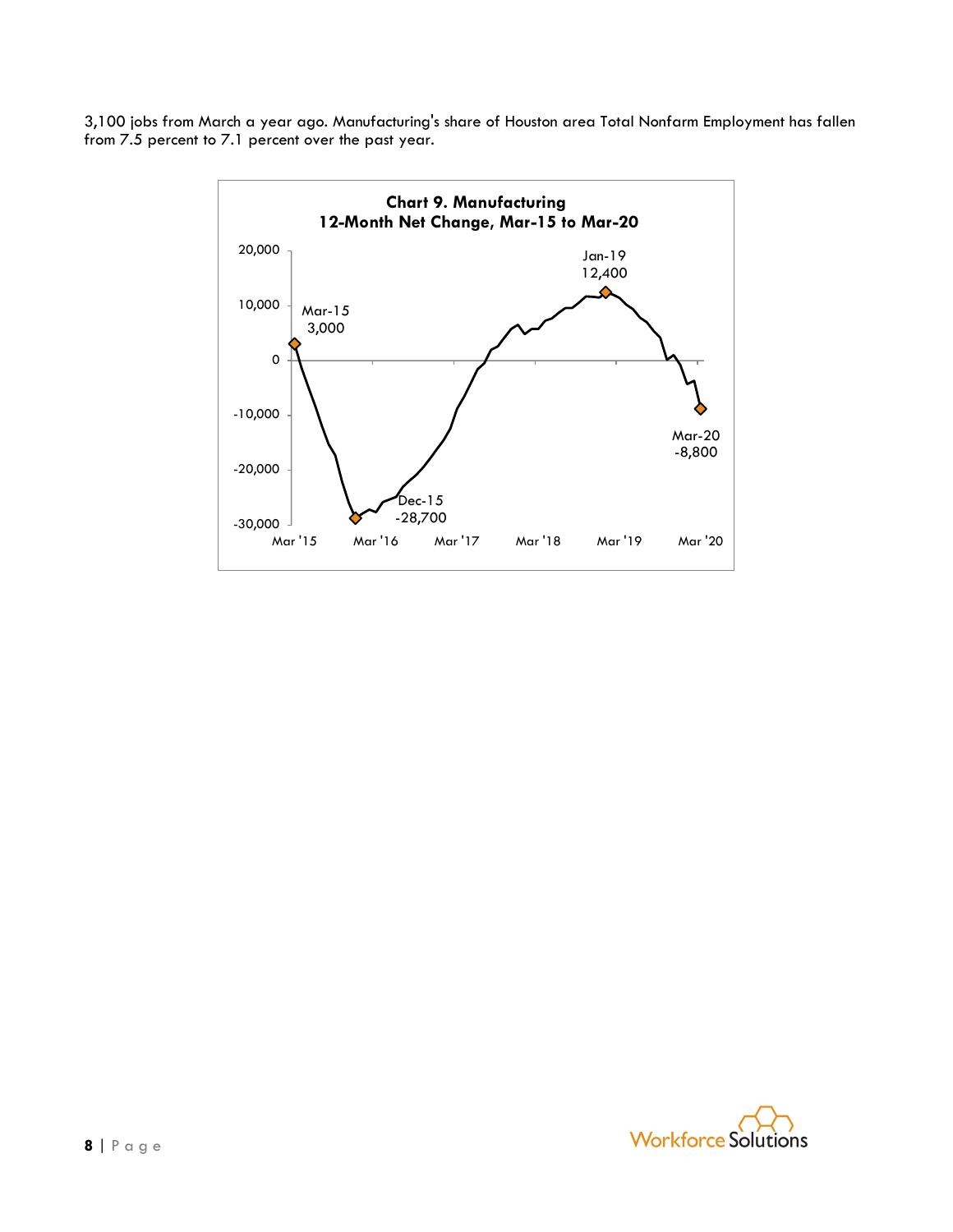### **Leisure and Hospitality**

#### *One Month Change*

Leisure and Hospitality was the third-largest declining sector over the month down -2,300 jobs, or -0.7 percent. This is only recorded March with a loss of jobs since records began in 1990. The largest over-the-month gain on record for this sector occurred in February 2020, up 9,900 jobs. The largest one-month decline on record occurred in November 2019, down -4,800 jobs. Historically in the month of March, Leisure and Hospitality has on average added 4,300 jobs over the month, which indicates that this month's losses are substantially below the long-term average. Gains are typical in March in Leisure and Hospitality with no instances of jobs losses in this month since records began in 1990. **Typically, this would be the second of five consecutive months occurring each year during which no job losses have ever been recorded however with this March's jobs report, that streak is now broken.** Accommodation and Food Services was the largest contributor to the overall sector's decline, down -4,200 jobs over the month and within this category **Food Services and Drinking Places accounted for a loss of -4,600 jobs. One component industry that surprisingly enough provided a partial offset was Arts, Entertainment, and Recreation, which gained 1,900 jobs from February to March however given the suspension of in-person attendance of professional sports events and closure of non-essential businesses, this increase is not expected to continue.**



#### *Year over Year and Year to Date*

Year over year, Leisure and Hospitality was up 6,400 jobs, or 1.9 percent. The largest over-the-year gain on record for this sector occurred in January 2016, up 17,200 jobs. The largest over-the-year decline on record occurred in August 1991, down -4,100 jobs. Accommodation and Food Services was the largest contributor to the overall sector's increase, up 3,700 jobs over the year. The second-largest contributor was Arts, Entertainment, and

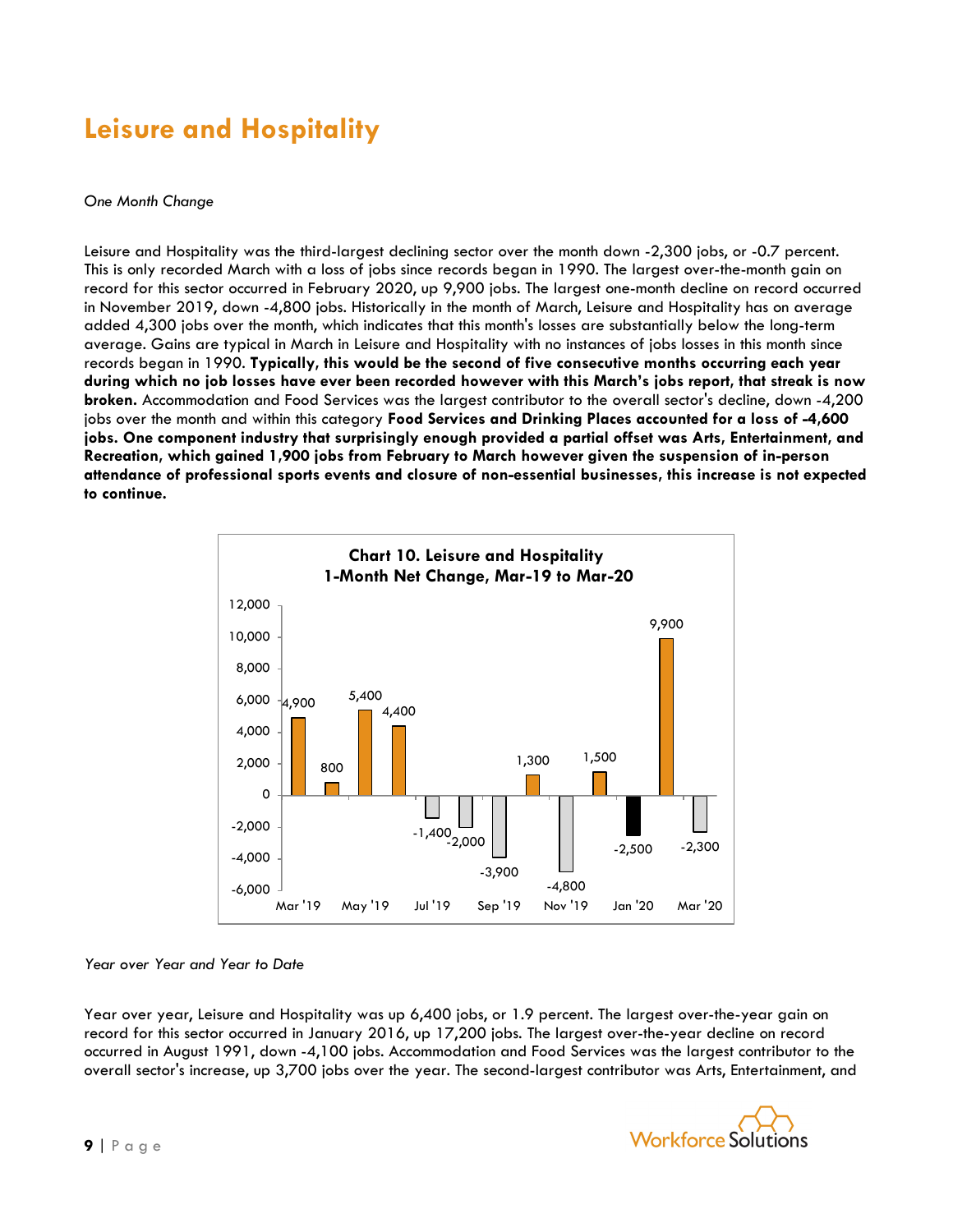Recreation, which added 2,700 jobs from March a year ago. Leisure and Hospitality's share of Houston area Total Nonfarm Employment has remained constant at 10.6 percent over the past year.



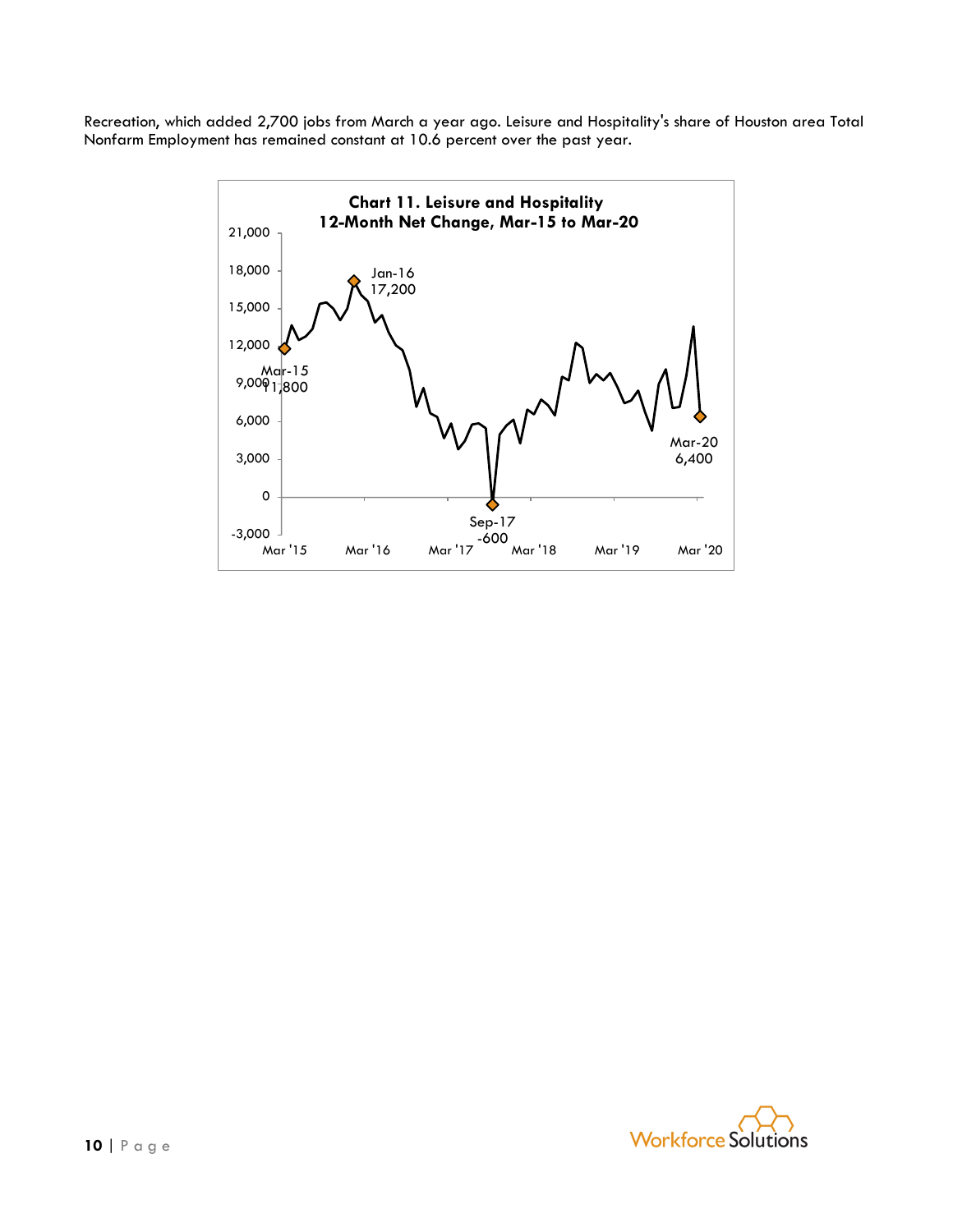### **Education and Health Services**

#### *One Month Change*

Education and Health Services also saw a decrease over the month down -1,800 jobs, or -0.4 percent. This was the largest March decline on record. The largest over-the-month gain on record for this sector occurred in February 2020, up 5,700 jobs. The largest one-month decline on record occurred in February 1990, down -7,300 jobs. Historically in the month of March, Education and Health Services has on average added 1,300 jobs over the month, which indicates that this month's losses are substantially below the long-term average. Health Care and Social Assistance was the largest contributor to the overall sector's decline, down -1,200 jobs over the month. The second-largest declining contributor was Educational Services, which lost -600 jobs from February to March. **Note: One would expect healthcare to see a surge in demand for workers given the nature of the current public health crisis however certain healthcare services that are considered non-emergencies have been suspended or drastically reduced in availability. It appears that the drop-off in demand for these types of services and therefore workers is currently outweighing demand for frontline healthcare staff leading to the fall in employment. As possible evidence for this, an examination of unique job ads in this sector reveals that the number of ads has fallen by 17% or -2,915 between mid-April to mid-March compared to mid-March to mid-February. Whether this trend will continue is unclear at this time.**



#### *Year over Year and Year to Date*

Year over year, Education and Health Services was up 14,500 jobs, or 3.6 percent. Currently, this sector is the second-fastest growing in percentage terms in the Houston area. Furthermore, 20.1 percent of total (gross) jobs added across the region over the past year can be attributed to Education and Health Services. The largest overthe-year gain on record for this sector occurred in March 2015, up 17,600 jobs. The largest over-the-year decline on record occurred in January 1991, down -3,300 jobs. Health Care and Social Assistance was the largest

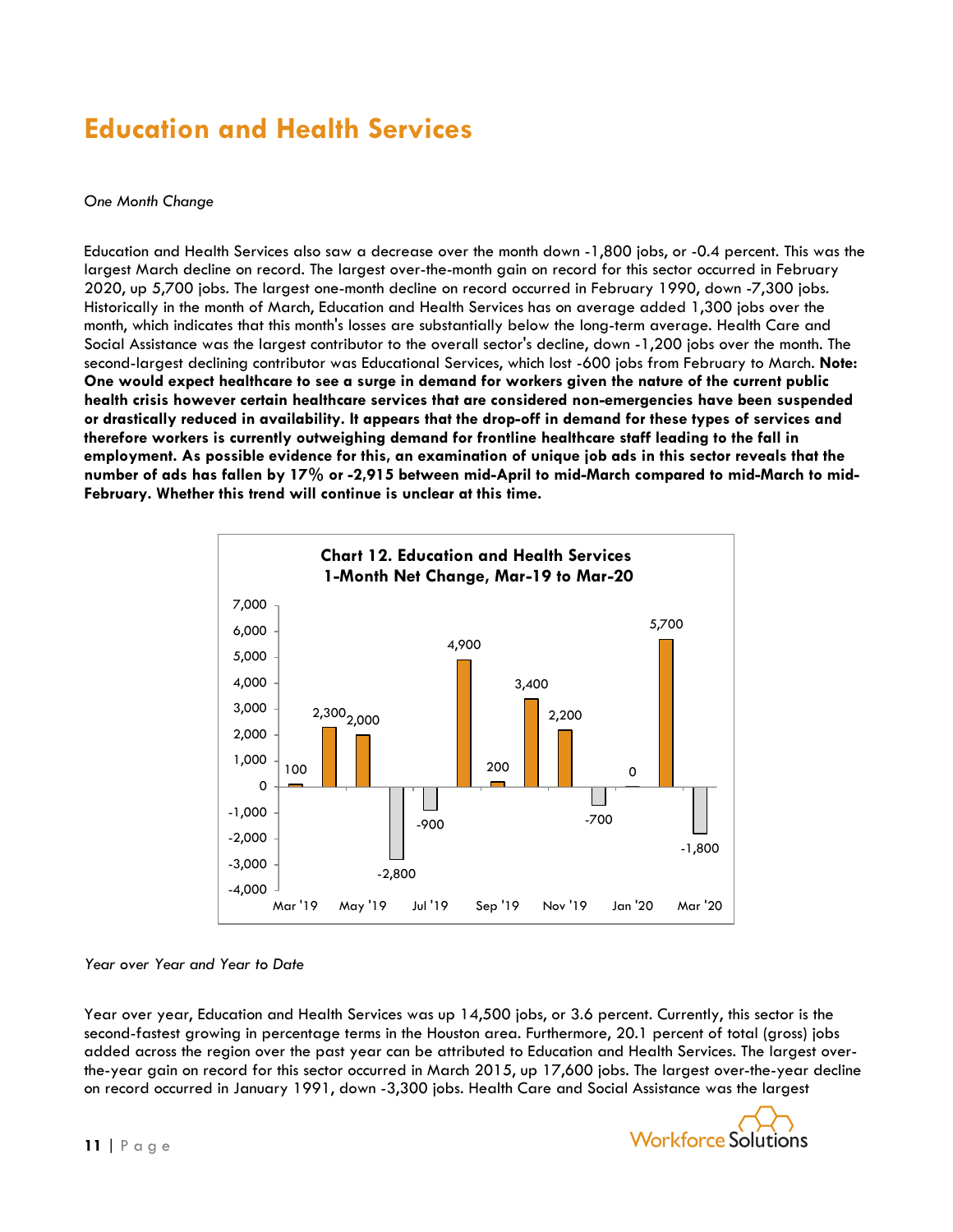contributor to the overall sector's increase, up 13,600 jobs over the year. The second-largest contributor was Educational Services, which added 900 jobs from March a year ago. Education and Health Services's share of Houston area Total Nonfarm Employment has risen from 12.8 percent to 13.0 percent over the past year.



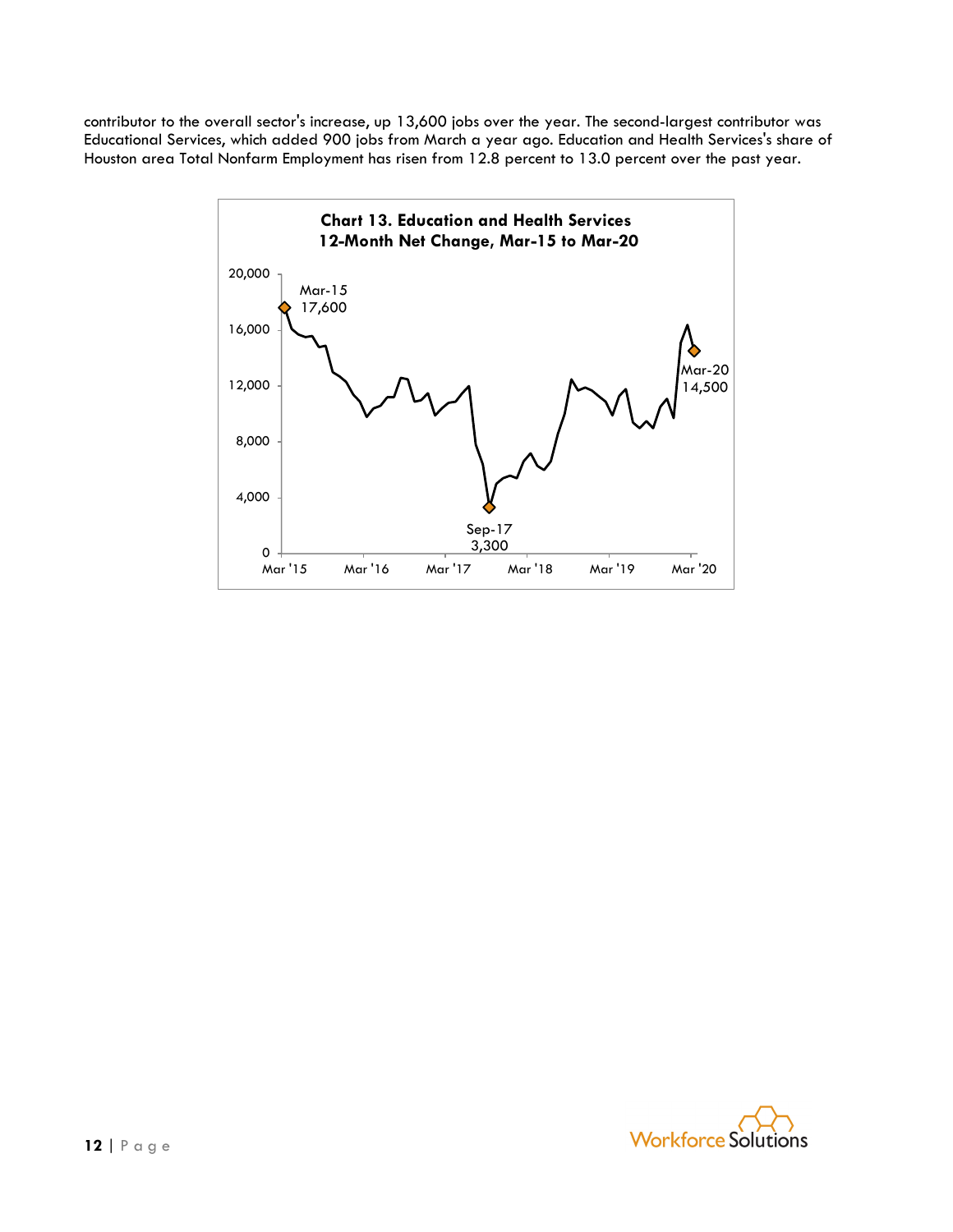## **Trade, Transportation, and Utilities**

#### *One Month Change*

Trade, Transportation, and Utilities also saw a decrease over the month down -500 jobs, or -0.1 percent. The largest over-the-month gain on record for this sector occurred in November 2019, up 15,300 jobs. The largest one-month decline on record occurred in April 2009, down -3,500 jobs. Historically in the month of March, Trade, Transportation, and Utilities has on average added 1,700 jobs over the month, which indicates that this month's losses are substantially below the long-term average. March is typically a month of gains for Trade, Transportation, and Utilities with the only notable exceptions occurring during economic downturns, which now includes the current one resulting from COVID-19. Retail Trade was the largest contributor to the overall sector's decline, down -2,200 jobs over the month. One component industry that provided a partial offset was Wholesale Trade, which gained 200 jobs from February to March. Lastly, Transportation, Warehousing, and Utilities offset a portion of the sector's losses with a gain of 1,500 jobs. **Note: Retail Trade presents a mixed picture given that certain segments of it, such as groceries have anecdotally seen a surge in demand for workers while others such as clothing stores are largely considered non-essential and therefore closed. However, this month's jobs report indicates that not only did clothing stores see a decline in employment of -600 jobs but also Food and Beverage Stores, which includes grocery stores, which saw a loss of -700 jobs. It is unclear if this reflects a short-term drop in demand for grocery workers that has seen been compensated for, or if in fact demand for workers in this space has been equally adversely impacted by COVID-19.**



#### *Year over Year and Year to Date*

Year over year, Trade, Transportation, and Utilities was up 11,400 jobs, or 1.8 percent. Furthermore, 15.8 percent of total (gross) jobs added across the region over the past year can be attributed to Trade, Transportation, and Utilities. The largest over-the-year gain on record for this sector occurred in November 2007, up 23,300 jobs. The

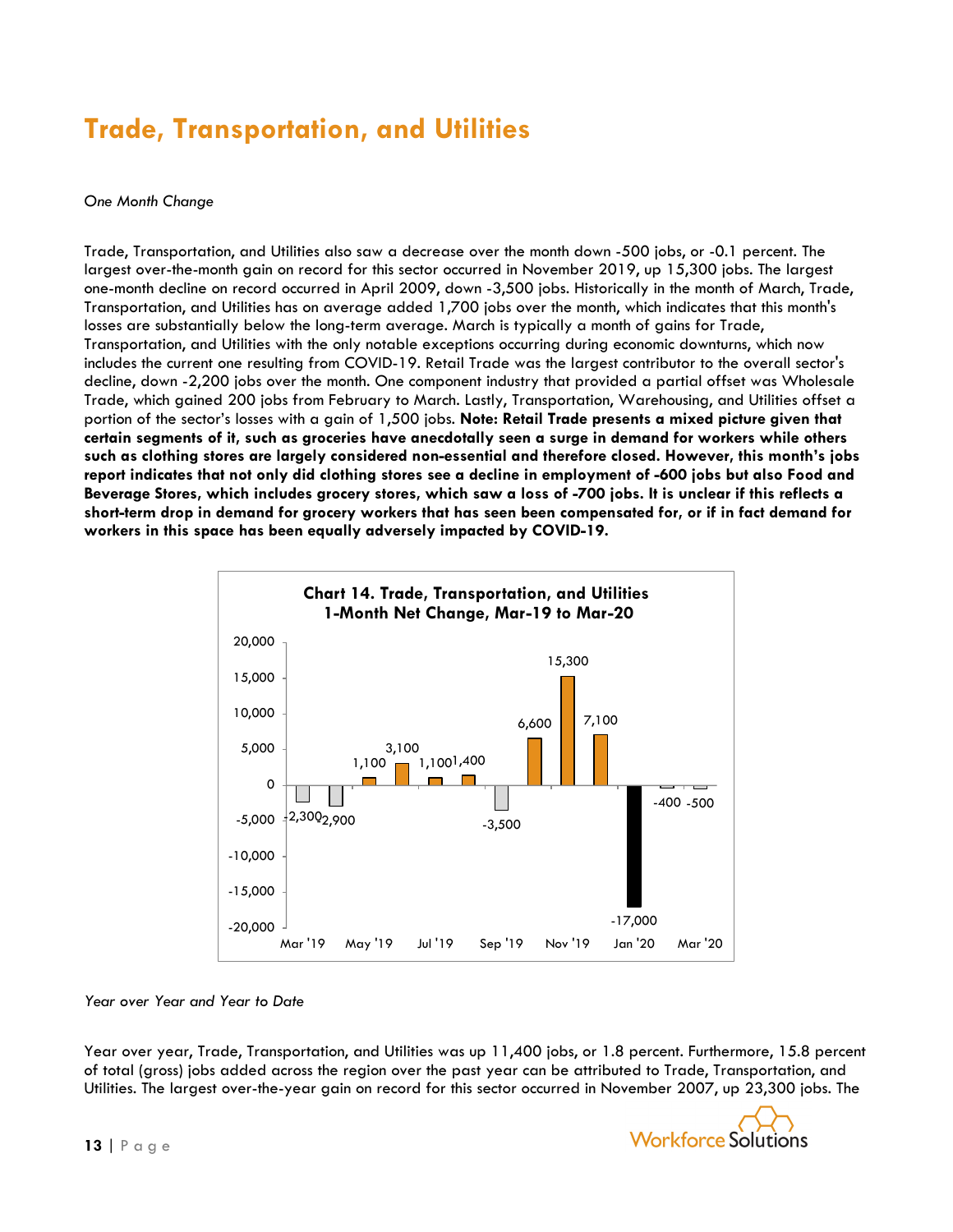largest over-the-year decline on record occurred in November 2009, down -23,200 jobs. Transportation, Warehousing, and Utilities was the largest contributor to the overall sector's increase, up 7,700 jobs over the year. The second-largest contributor was Wholesale Trade, which added 5,800 jobs from March a year ago. Lastly, Retail Trade offset a portion of the sector's gains with a loss of -2,100 jobs. Trade, Transportation, and Utilities' share of Houston area Total Nonfarm Employment has remained constant at 19.9 percent over the past year.



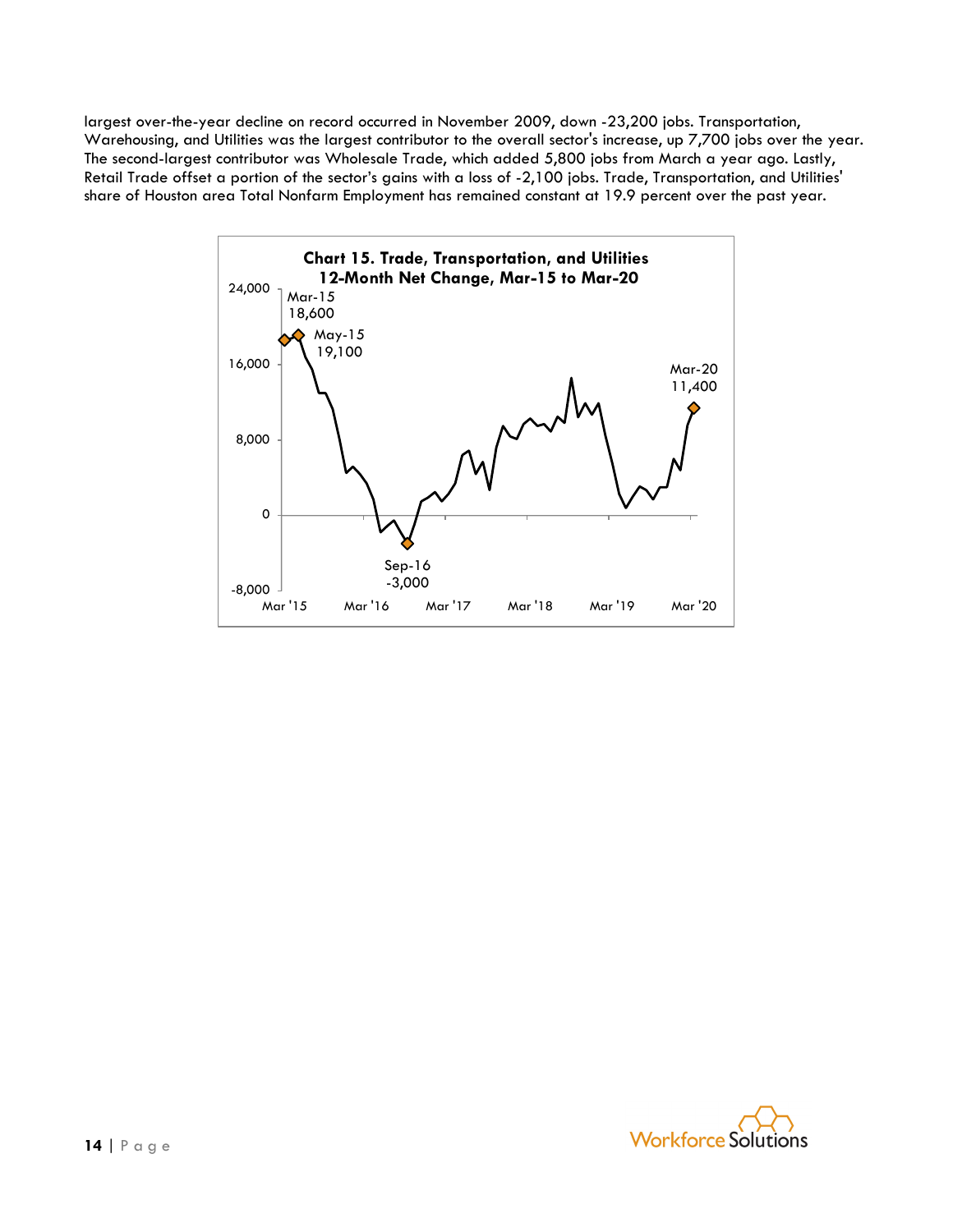### **Financial Activities**

#### *One Month Change*

Financial Activities also saw a decrease over the month down -300 jobs, or -0.2 percent. The largest over-themonth gain on record for this sector occurred in October 1997, up 2,000 jobs. The largest one-month decline on record occurred in July 1990, down -1,500 jobs. Historically in the month of March, Financial Activities has on average added 300 jobs over the month, which indicates that this month's losses are substantially below the longterm average. Finance and Insurance was the largest contributor to the overall sector's decline, down -200 jobs over the month. The second-largest declining contributor was Real Estate and Rental and Leasing, which lost -100 jobs from February to March.



#### *Year over Year and Year to Date*

Year over year, Financial Activities was up 2,900 jobs, or 1.8 percent. The largest over-the-year gain on record for this sector occurred in September 1998, up 9,000 jobs. The largest over-the-year decline on record occurred in August 2009, down -6,300 jobs. Real Estate and Rental and Leasing was the largest contributor to the overall sector's increase, up 1,700 jobs over the year. The second-largest contributor was Finance and Insurance, which added 1,200 jobs from March a year ago. Financial Activities' share of Houston area Total Nonfarm Employment has remained constant at 5.3 percent over the past year.

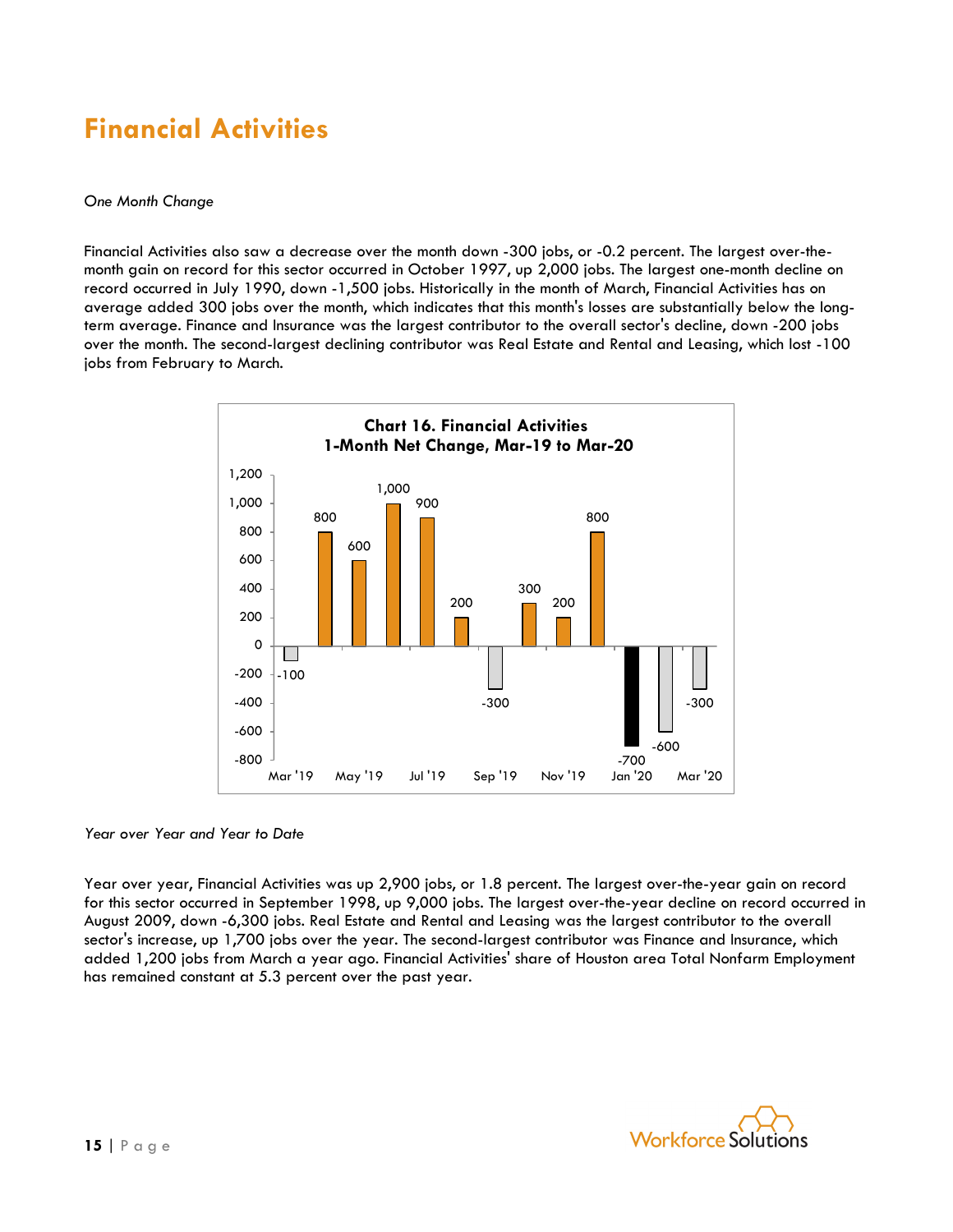

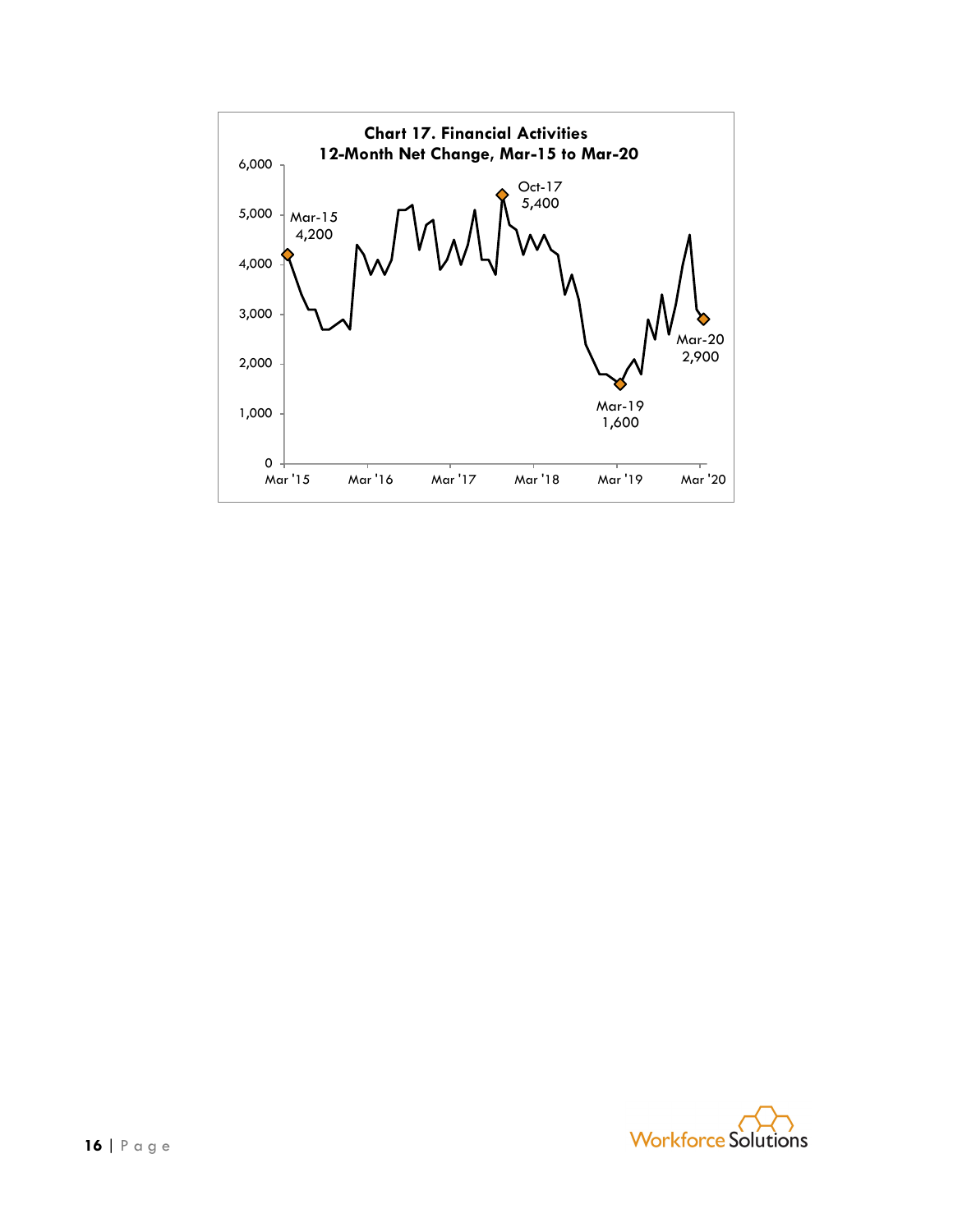### **Information**

#### *One Month Change*

Information also saw a decrease over the month down -100 jobs, or -0.3 percent. The largest over-the-month gain on record for this sector occurred in July 1994, up 1,500 jobs. The largest one-month decline on record occurred in July 2001, down -1,700 jobs. Historically in the month of March, Information has on average added 30 jobs over the month, which indicates that this month's losses are somewhat below the long-term average.



*Year over Year and Year to Date*

Year over year, Information was up 400 jobs, or 1.2 percent. The largest over-the-year gain on record for this sector occurred in June 1997, up 4,600 jobs. The largest over-the-year decline on record occurred in April 2002, down -7,000 jobs. The absolute number of jobs in this sector most recently peaked in July2016 at 33,100 before reaching a low of 31,200 in October2017. Since that time, employment levels have risen by 1,400, which implies that 73.7 percent of the -1,900 jobs lost in this sector have been recovered to date. Information's share of Houston area Total Nonfarm Employment has remained constant at 1.0 percent over the past year.

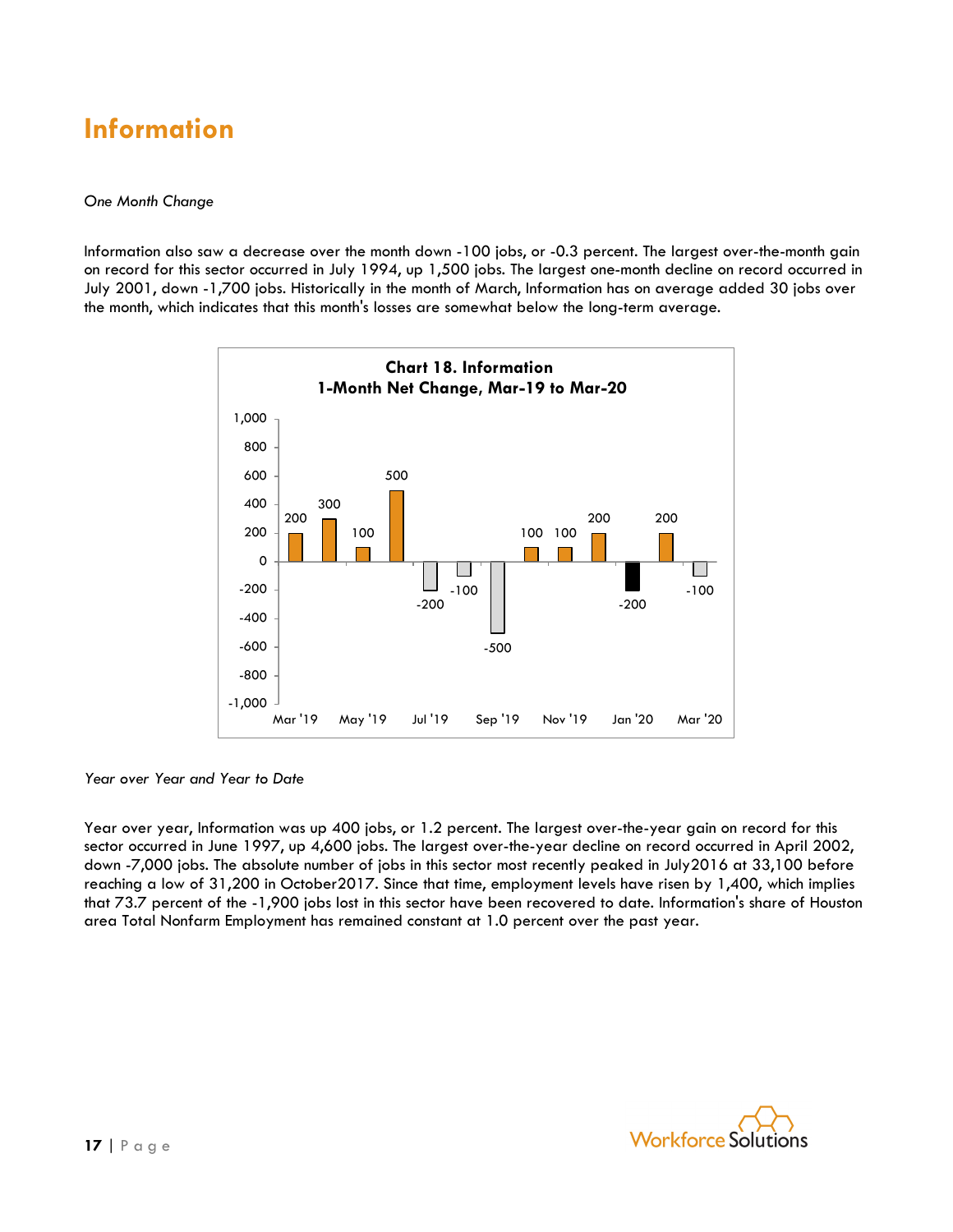

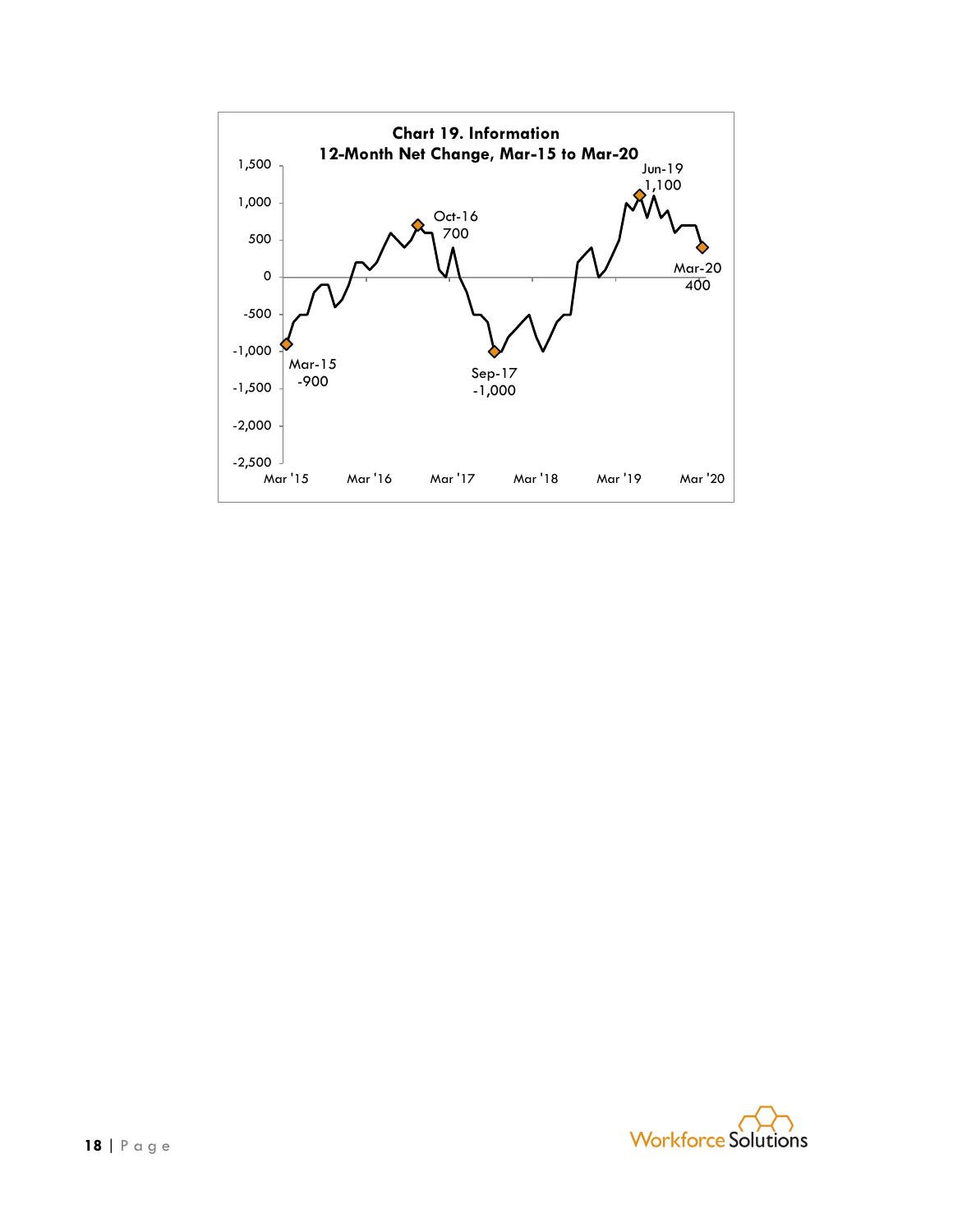### **GAINING INDUSTRY HIGHLIGHTS**

### **Other Services**

#### *One Month Change*

Other Services was the largest gaining sector over the month up 3,300 jobs, or 2.8 percent. **This was the largest increase on record of any month.** The largest over-the-month gain on record for this sector occurred in June 2006, up 4,900 jobs. The largest one-month decline on record occurred in January 2007, down -3,500 jobs. Historically in the month of March, Other Services has on average lost -40 jobs over the month, which indicates that this month's gains are substantially above the long-term average. As a catch-all category, job growth in Other Services in March, while fairly low, has been typical over the years.



#### *Year over Year and Year to Date*

Year over year, Other Services was up 8,100 jobs, or 7.1 percent. Currently, this sector is the fastest-growing in percentage terms in the Houston. The largest over-the-year gain on record for this sector occurred in March 2020, up 8,100 jobs. The largest over-the-year decline on record occurred in December 2007, down -3,600 jobs. Other Services' share of Houston area Total Nonfarm Employment has risen from 3.7 percent to 3.9 percent over the past year. **Note: For the year ended in December 2019, year-over-year job growth in the sector was overstated by 6,000 jobs prior to benchmark revisions and moreover this sector was chronically overstated throughout the year. As a result, March's unusually large increase over-the-month also driving the over-the-year change should be viewed skeptically.**

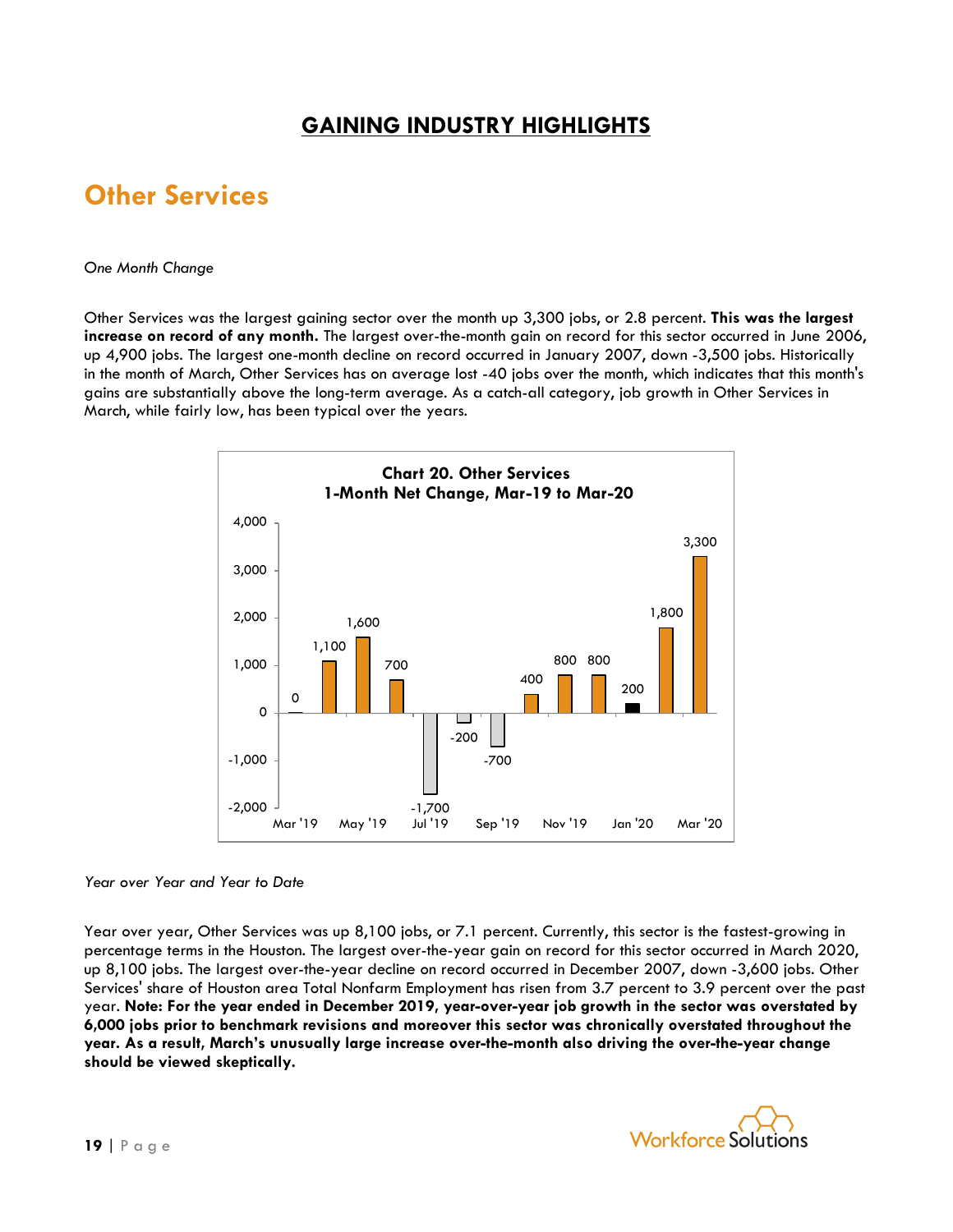

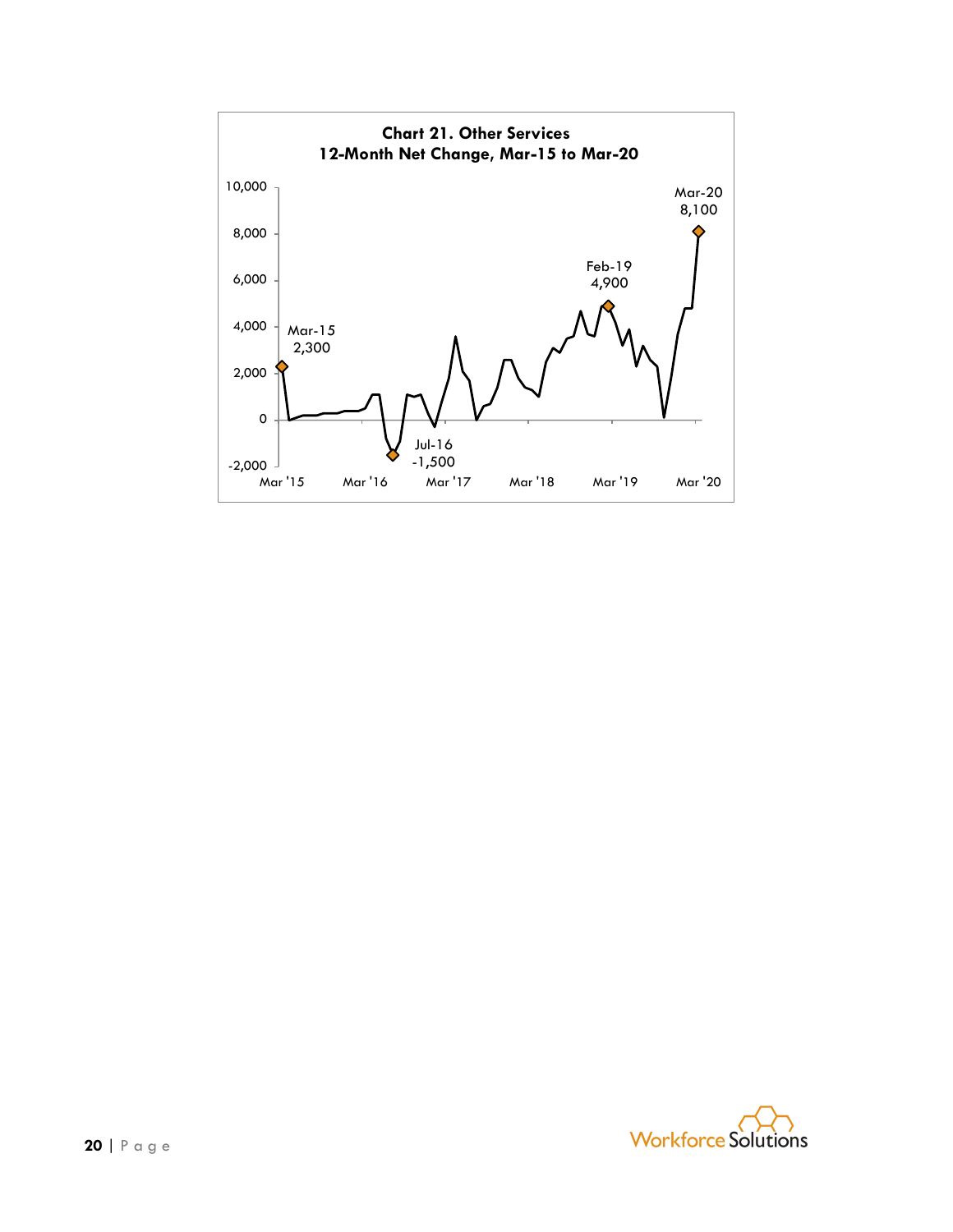### **Government**

#### *One Month Change*

Government was the second-largest gaining sector over the month up 1,400 jobs, or 0.3 percent. The largest overthe-month gain on record for this sector occurred in September 2013, up 22,500 jobs. The largest one-month decline on record occurred in April 2018, down -2,700 jobs. Historically in the month of March, Government has on average added 500 jobs over the month, which indicates that this month's gains are substantially above the longterm average. Government typically experiences job gains in March with the only examples of losses occurring in the early-to-mid 1990s. Local Government was the largest contributor to the overall sector's increase, up 1,200 jobs over the month. The second-largest contributor was State Government, which added 200 jobs from February to March. Lastly, Federal Government saw no change over the month.



*Year over Year and Year to Date*

Year over year, Government was up 7,500 jobs, or 1.8 percent. The largest over-the-year gain on record for this sector occurred in May 2010, up 19,100 jobs. The largest over-the-year decline on record occurred in January 2012, down -17,100 jobs. Local Government was the largest contributor to the overall sector's increase, up 5,200 jobs over the year. The second-largest contributor was State Government, which added 1,500 jobs from March a year ago. Lastly, Federal Government contributed 800 jobs. Government's share of Houston area Total Nonfarm Employment has remained constant at 13.4 percent over the past year.

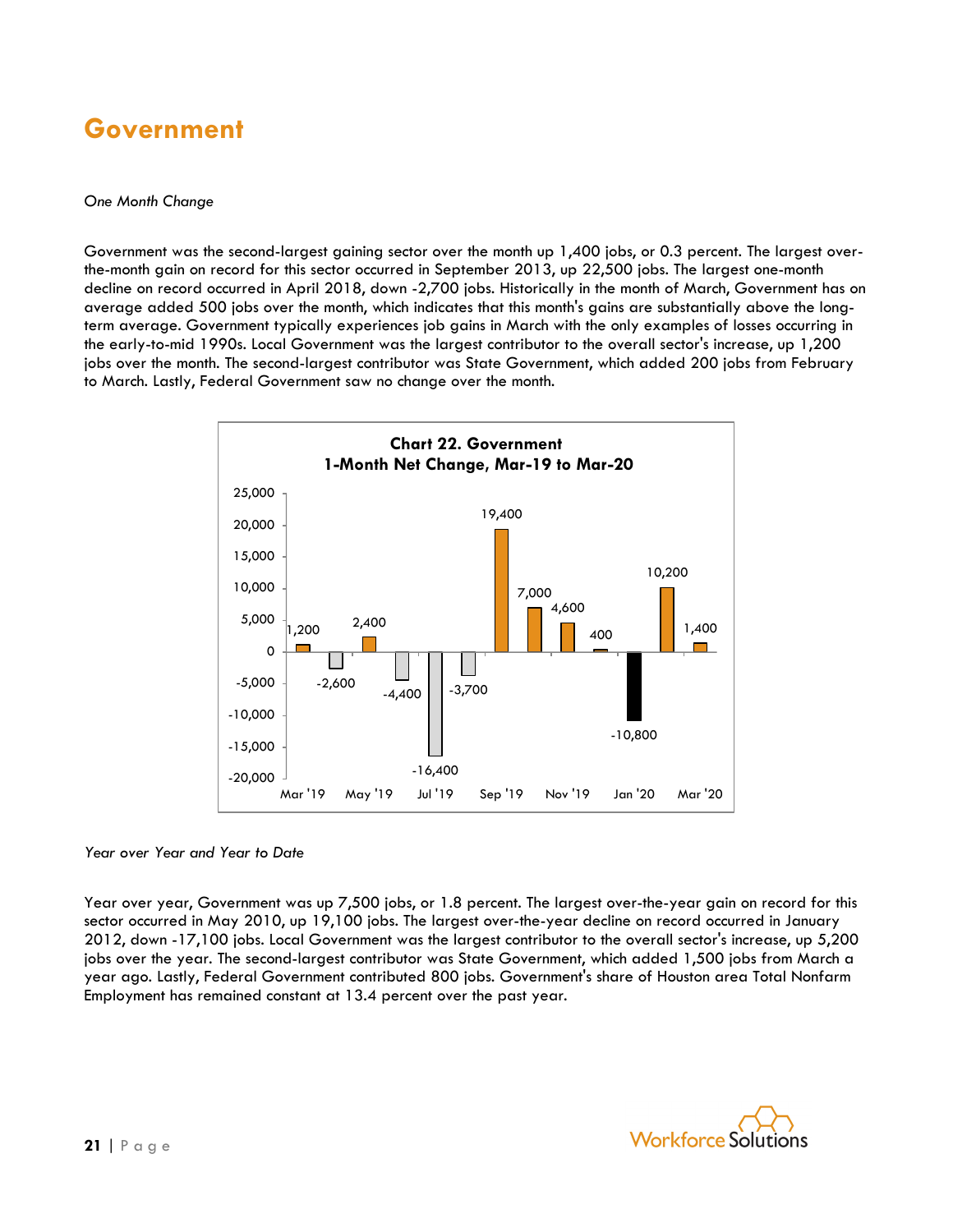

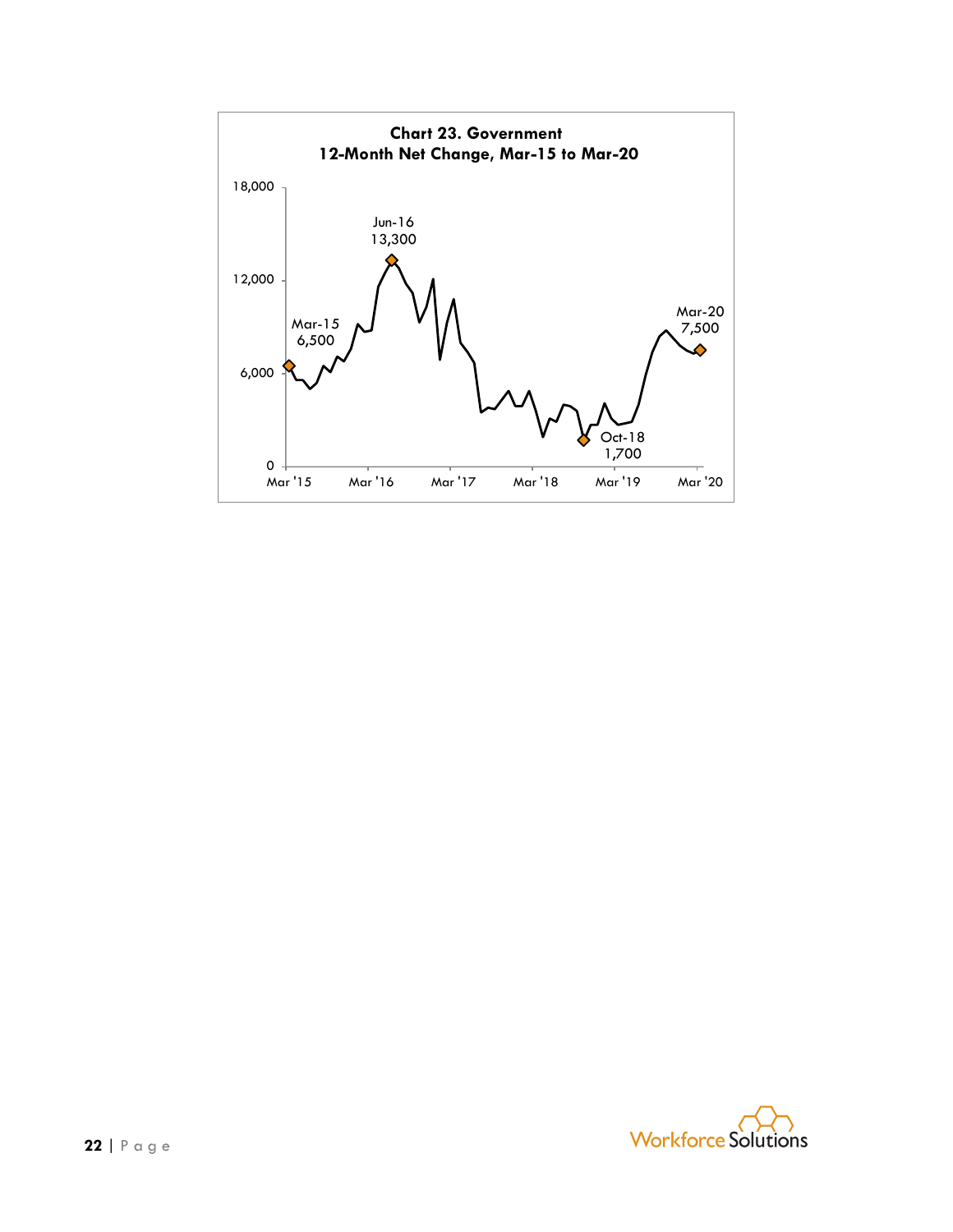### **Professional and Business Services**

#### *One Month Change*

Professional and Business Services was the third-largest gaining sector over the month up 900 jobs, or 0.2 percent. The largest over-the-month gain on record for this sector occurred in October 2019, up 9,100 jobs. The largest one-month decline on record occurred in April 1999, down -4,300 jobs. Historically in the month of March, Professional and Business Services has on average added 2,800 jobs over the month, which indicates that this month's gains are substantially below the long-term average. March is typically a strong month for job growth in this sector. Since records began, there have only been three instances of job losses in Professional and Business Services in the month of March: 2015 and 2016 due to low oil prices and 2009 due to the Great Recession. **Note: while workers in this sector are more likely able to work remotely during the COVID-19 pandemic, the sector remains heavily influenced by the state of the other two segments that make up oil and gas: Mining and Logging and Manufacturing. The latter sector saw significant job losses in March while the former posted gains identical to Professional and Business Services. Given the ongoing weakness in oil and gas and potential for professional sales-related workers to be laid-off during the current crisis, the overall sector is not expected to continue posting gains until an inflection point has been reached at the very least.** Professional, Scientific, and Technical Services was the largest contributor to the overall sector's increase, up 1,400 jobs over the month. The second-largest contributor was Management of Companies and Enterprises, which added 100 jobs from February to March. Lastly, Administrative and Support and Waste Management and Remediation Services offset a portion of the sector's gains with a loss of -600 jobs.



#### *Year over Year and Year to Date*

Year over year, Professional and Business Services was up 16,100 jobs, or 3.2 percent. Currently, this sector is the third-fastest growing in percentage terms in the Houston area. Furthermore, 22.3 percent of total (gross) jobs

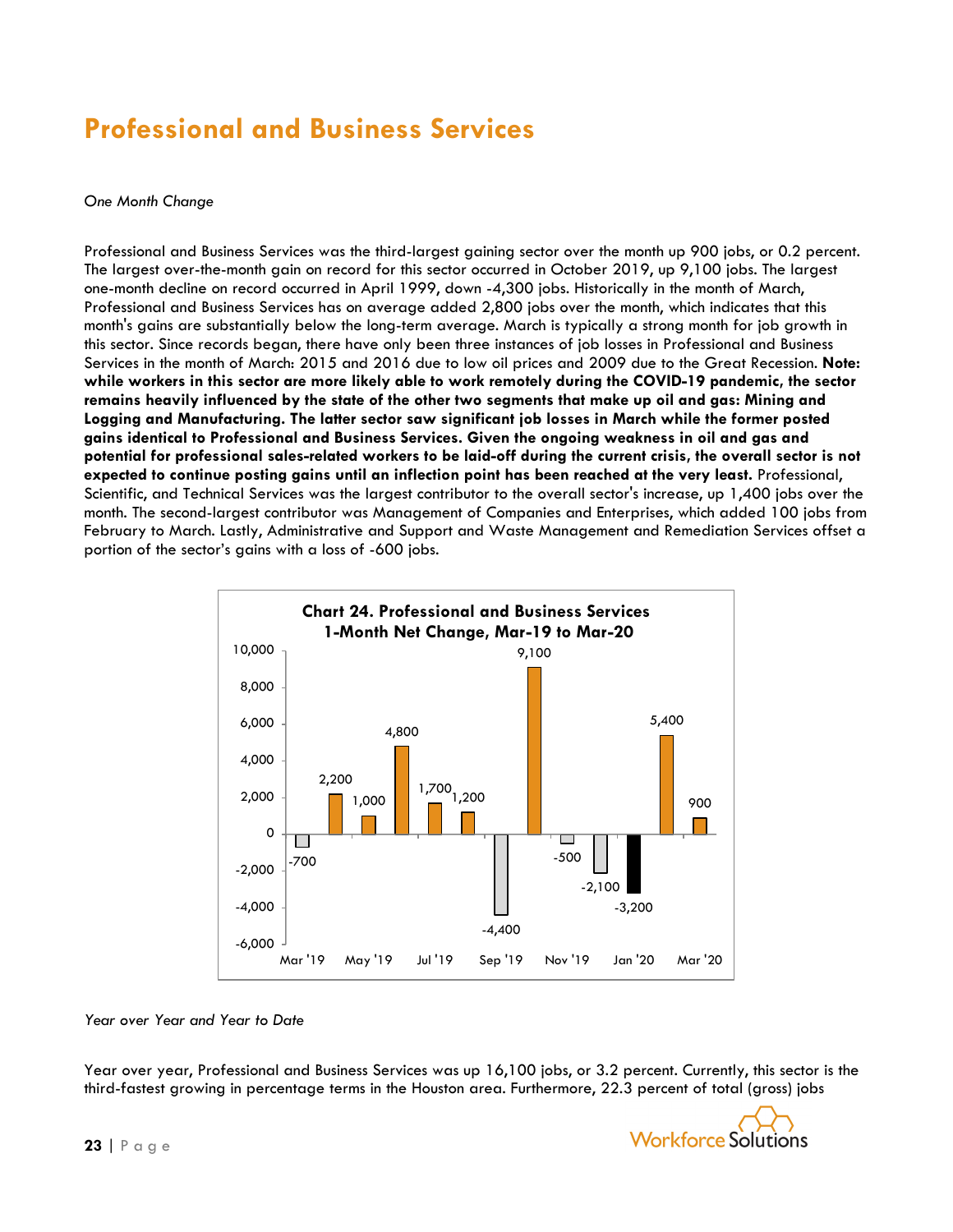added across the region over the past year can be attributed to Professional and Business Services. The largest over-the-year gain on record for this sector occurred in November 2012, up 30,800 jobs. The largest over-theyear decline on record occurred in October 2009, down -35,100 jobs. Professional, Scientific, and Technical Services was the largest contributor to the overall sector's increase, up 13,700 jobs over the year. The secondlargest contributor was Administrative and Support and Waste Management and Remediation Services, which added 3,500 jobs from March a year ago. Lastly, Management of Companies and Enterprises offset a portion of the sector's gains with a loss of -1,100 jobs. Professional and Business Services' share of Houston area Total Nonfarm Employment has risen from 16.0 percent to 16.2 percent over the past year.



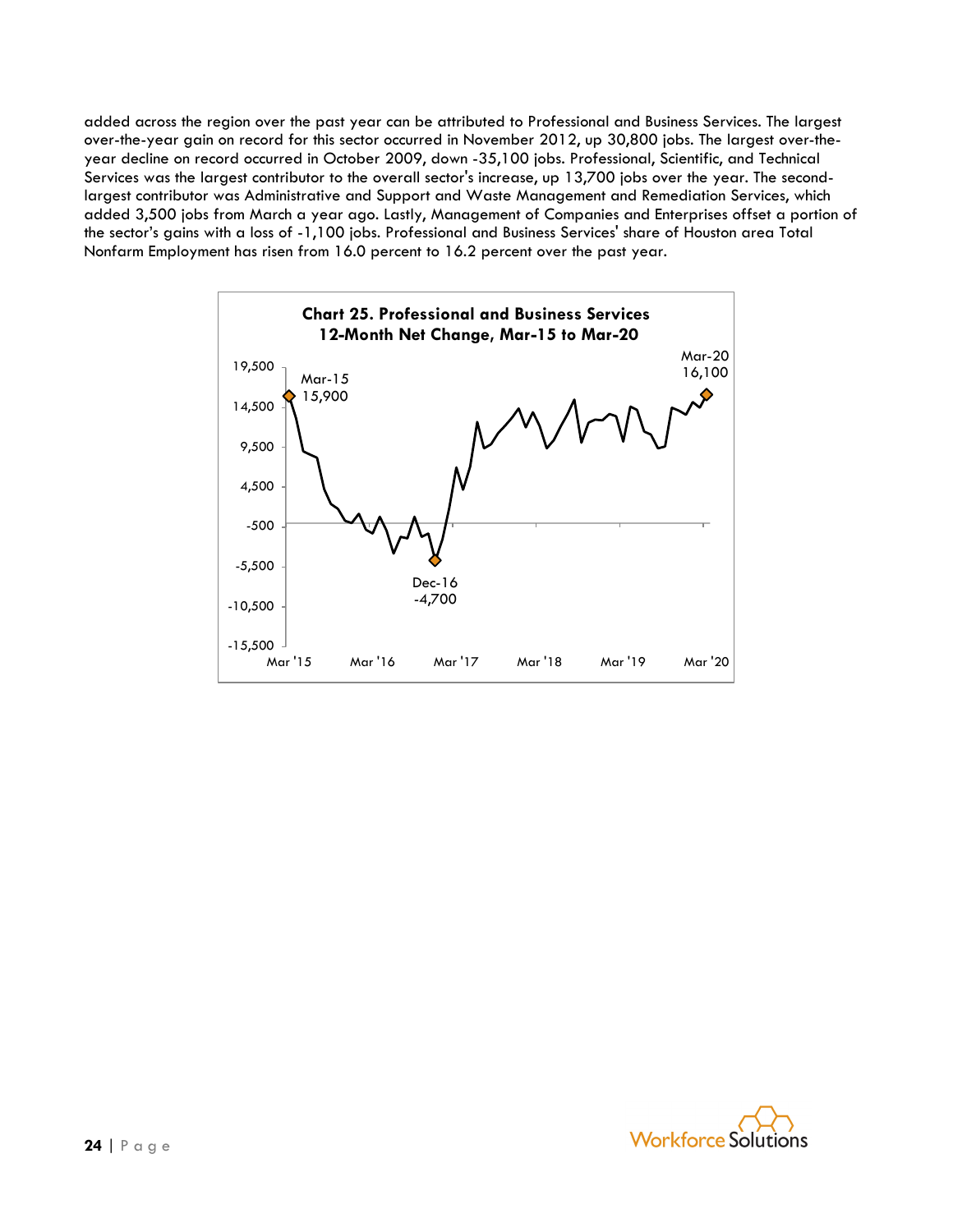## **Mining and Logging**

#### *One Month Change*

Mining and Logging, which is primarily composed of oil and gas exploration and oil field services companies, also saw an increase over the month up 900 jobs, or 1.2 percent. The largest over-the-month gain on record for this sector occurred in June 2011, up 2,800 jobs. The largest one-month decline on record occurred in February 2015, down -3,800 jobs. Historically in the month of March, Mining and Logging has on average lost -70 jobs over the month, which indicates that this month's gains are moderately above the long-term average. Mining and Logging has posted gains in the Month of March roughly two-thirds of the time over the past two and a half decades. Support Activities for Mining was the largest contributor to the overall sector's increase, up 400 jobs over the month. The second-largest contributor was Oil and Gas Extraction, which added 400 jobs from February to March. Lastly, Other Mining and Logging Undefined\* contributed 100 jobs. **Note: given the recent collapse in oil prices, further job gains in this sector are unlikely throughout the remainder of 2020 and furthermore this month's gains could be revised to negative once April's data is released.**



#### *Year over Year and Year to Date*

Year over year, Mining and Logging was down -4,400 jobs, or -5.5 percent. **Currently, this sector is the fastestdeclining in percentage terms in the Houston area.** Furthermore, 33.3 percent of total (gross) jobs lost across the region over the past year can be attributed to Mining and Logging. The largest over-the-year gain on record for this sector occurred in December 2011, up 11,900 jobs. The largest over-the-year decline on record occurred in December 2015, down -21,800 jobs. Support Activities for Mining was the largest contributor to the overall sector's decline, down -3,700 jobs over the year. The second-largest declining contributor was Oil and Gas Extraction, which lost -700 jobs from March a year ago. Lastly, Other Mining and Logging Undefined\* saw no change over the month. The absolute number of jobs in this sector most recently peaked in December 2014 at

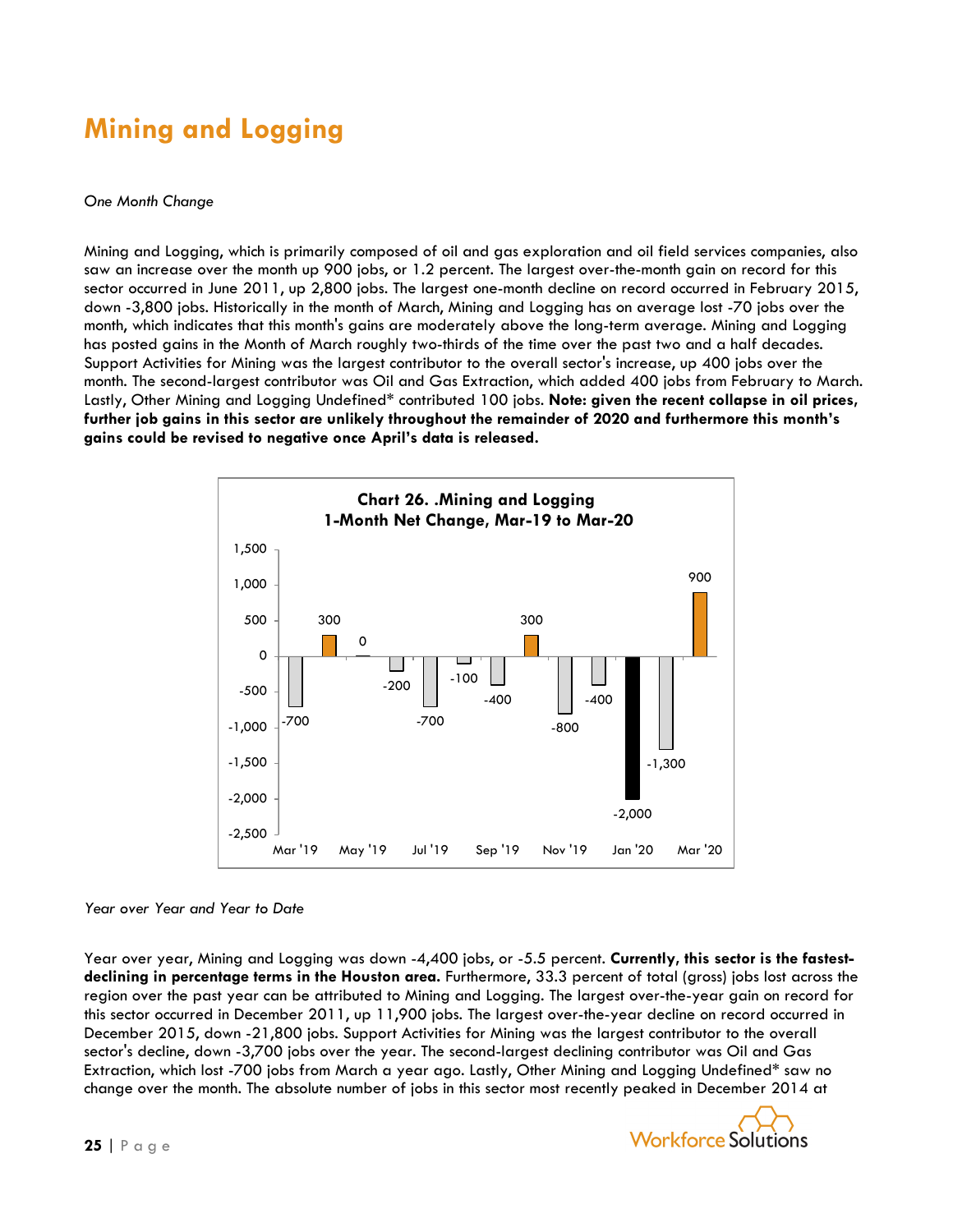113,000 before reaching a low of 75,700 in December 2016. Since that time, employment levels have risen by 400, which implies that 1.1 percent of the -37,300 jobs lost in this sector have been recovered to date. Mining and Logging's share of Houston area Total Nonfarm Employment has fallen from 2.6 percent to 2.4 percent over the past year.



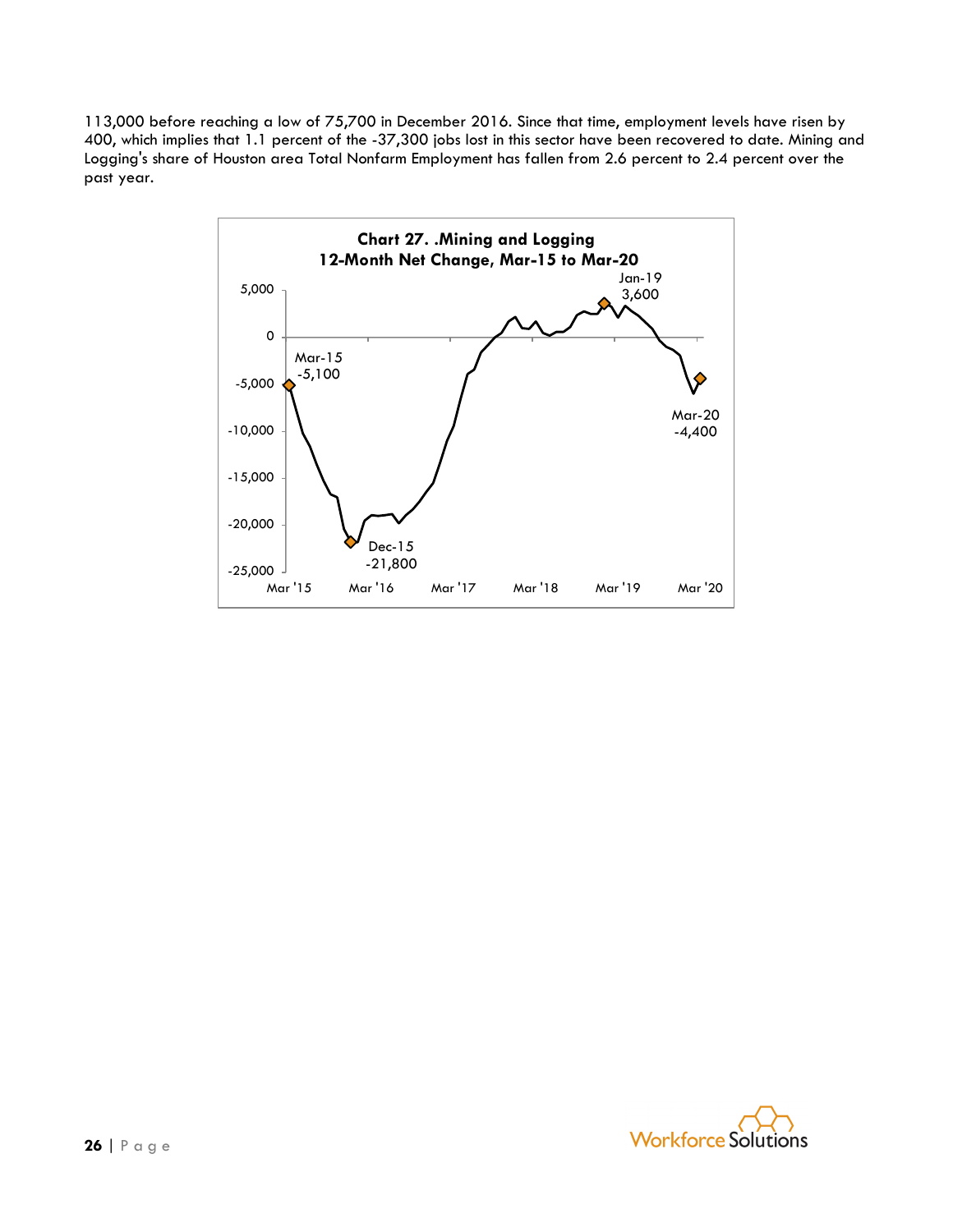### **UNEMPLOYMENT RATES**

### **Not-Seasonally Adjusted**

The Houston MSA (not-seasonally-adjusted) unemployment rate stood at 5.1 percent in March, up from February's 3.9 percent and up from 3.7 percent a year ago. **This was above the statewide rate of 4.7 percent and above the national rate of 4.5 percent. Due to COVID-19, oil prices, and the subsequent surge in filings for unemployment insurance, this was also the largest February to March over-the-month increase in the unemployment rate since records began. A typical February to March change sees a decrease in the unemployment rate of roughly -0.2 percentage points. Furthermore, this month's 1.2 percentage point rise in the unemployment is tied with May 2009 during the Great Recession for the largest one-month increase on record.** 176,566 individuals were unemployed in Houston in March, up from February's 134,536 and up from 127,436 in March 2019.



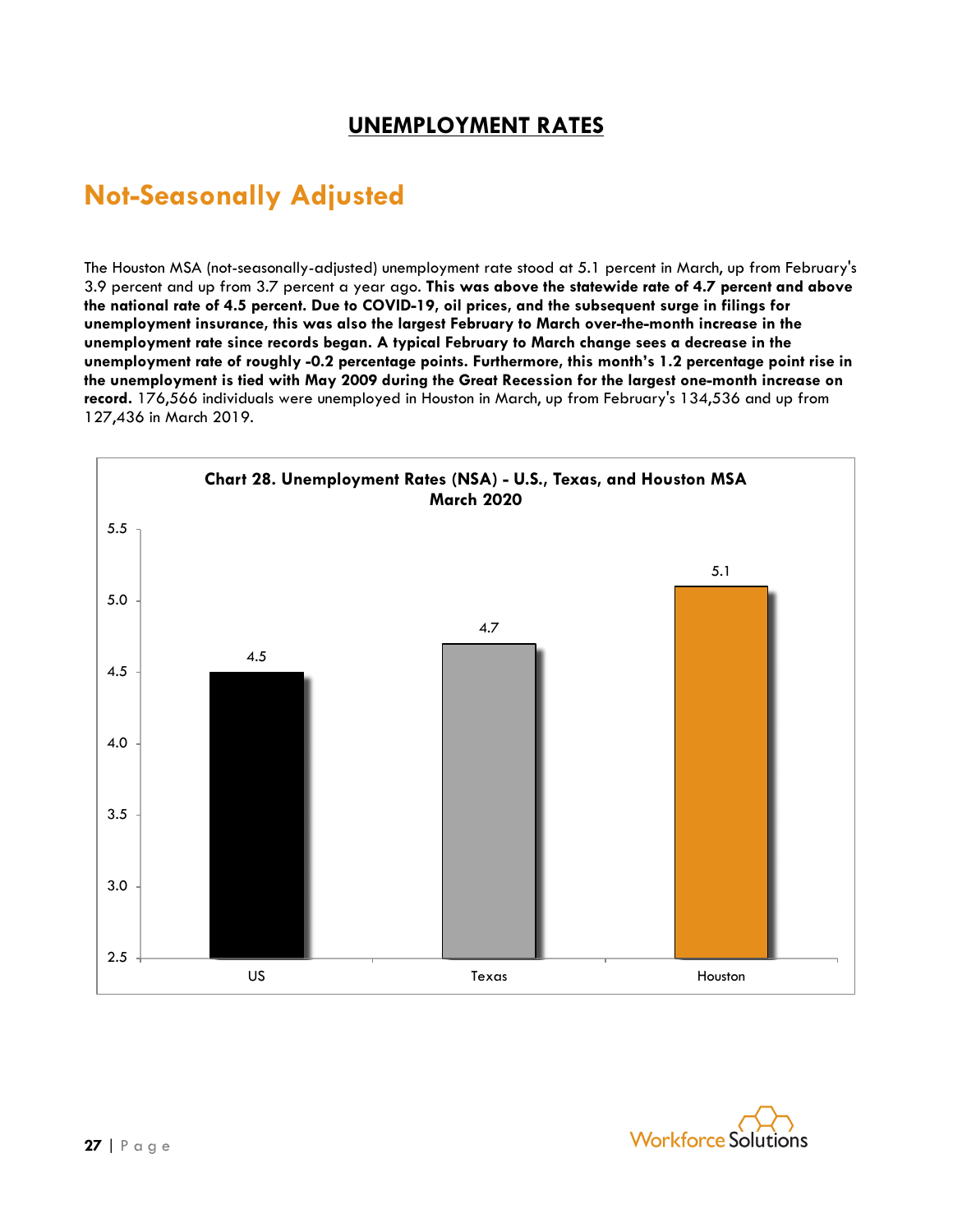

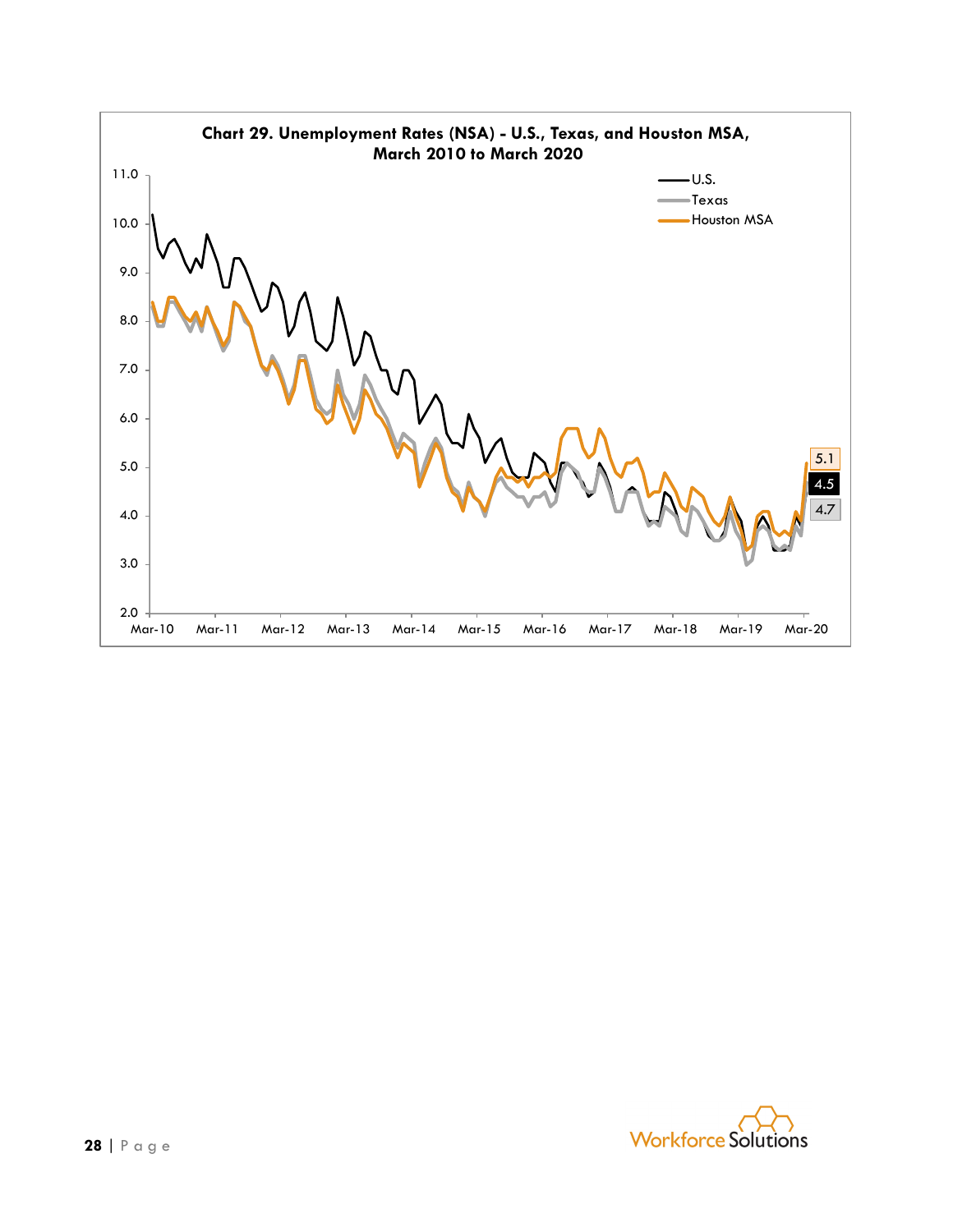## **Seasonally Adjusted**

The Houston MSA (seasonally-adjusted) unemployment rate stood at 3.7 percent in February, unchanged from January and down from 4.1 percent a year ago. **Note that due to the one-month lag in the availability of seasonally-adjusted data and the acceleration of job losses occurring in mid-to-late March, the February 2020 unemployment does not reflect the impacts of COVID-19.** This was above the statewide rate of 3.5 percent and above the national rate of 3.5 percent. 130,164 individuals were unemployed in Houston in February, virtually unchanged from January's 129,460 and down from 141,581 in February 2019. The net number of unemployed individuals in Houston has fallen by -12,570 since the most recent low of 142,734 in February 2015 however the current month's unemployment level remains below the all-time high of 247,725 recorded in March 2010.



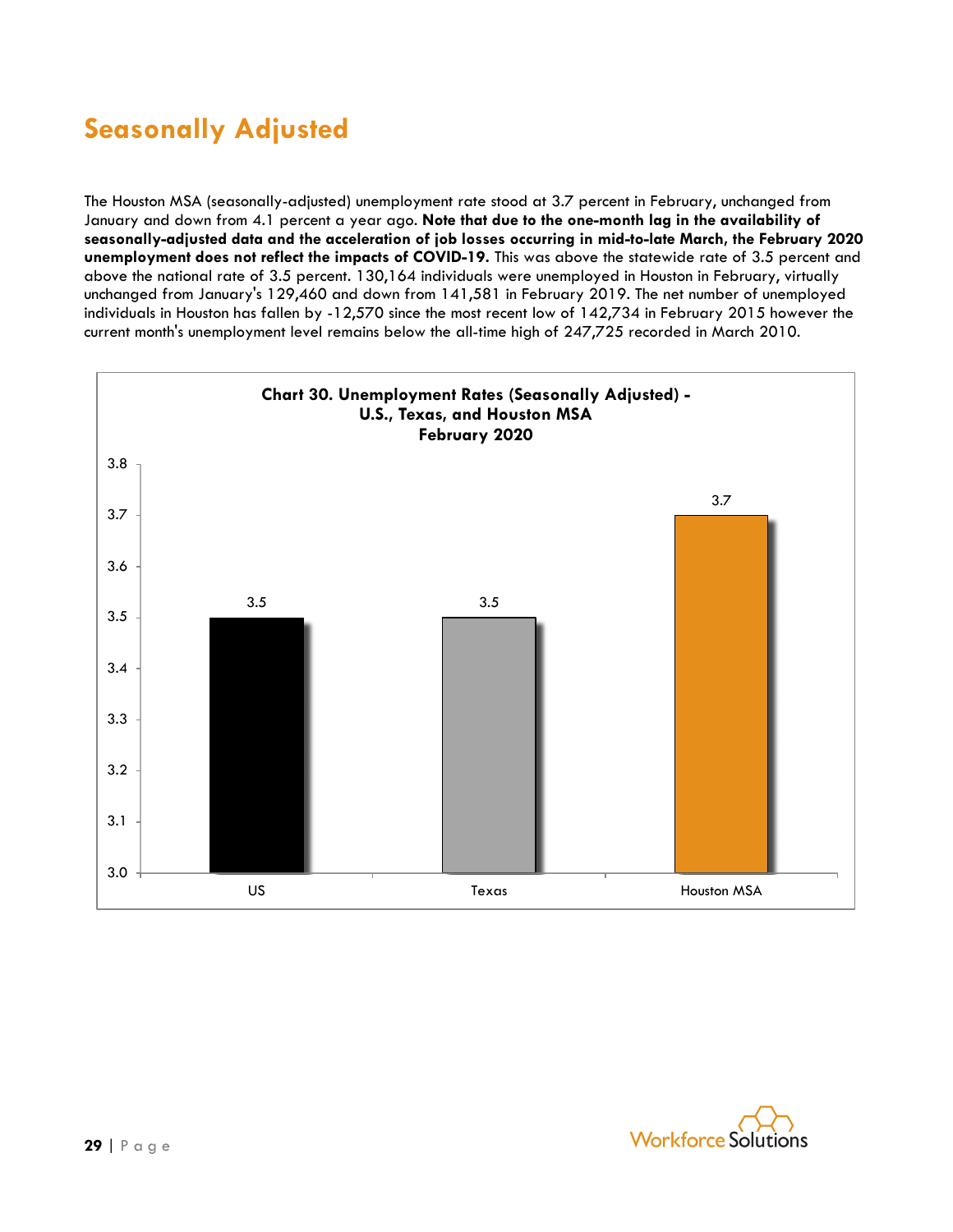

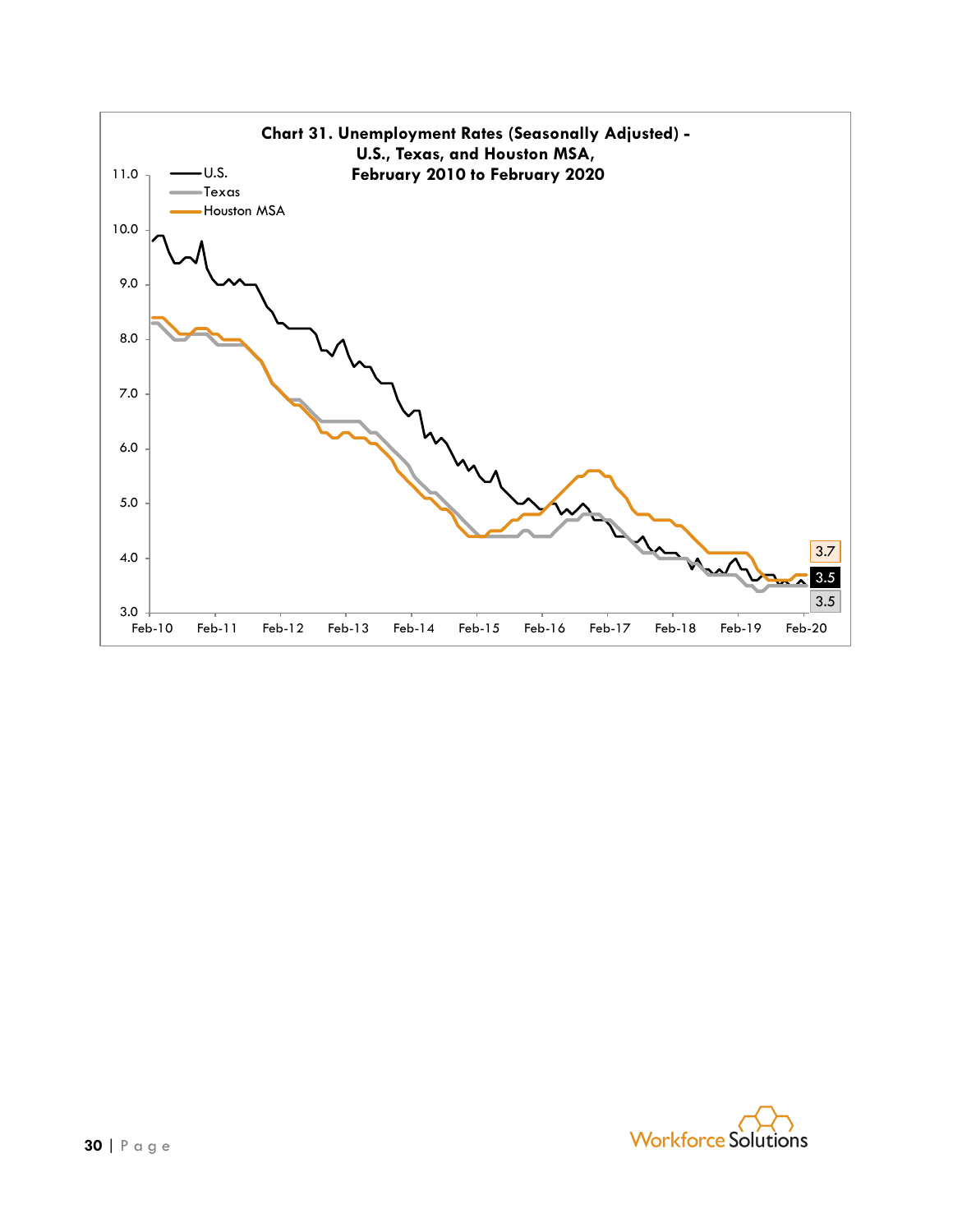| <b>NAICS Industry</b>                                 | <b>Mar-20</b> | <b>Feb-20</b> | <b>Mar-19</b> | Monthly  | Monthly % | Yearly   | Yearly % |
|-------------------------------------------------------|---------------|---------------|---------------|----------|-----------|----------|----------|
| <b>Total Nonfarm</b>                                  | 3,195,700     | 3,203,900     | 3,136,700     | $-8,200$ | $-0.3%$   | 59,000   | $1.9\%$  |
| <b>Total Private</b>                                  | 2,768,100     | 2,777,700     | 2,716,600     | $-9,600$ | $-0.3%$   | 51,500   | 1.9%     |
| Goods Producing                                       | 542,600       | 551,400       | 550,900       | $-8,800$ | $-1.6%$   | $-8,300$ | $-1.5%$  |
| Mining and Logging                                    | 76,100        | 75,200        | 80,500        | 900      | 1.2%      | $-4,400$ | $-5.5%$  |
| Oil and Gas Extraction                                | 36,400        | 36,000        | 37,100        | 400      | 1.1%      | $-700$   | $-1.9%$  |
| Support Activities for Mining                         | 38,200        | 37,800        | 41,900        | 400      | 1.1%      | $-3,700$ | $-8.8%$  |
| .Construction                                         | 239,100       | 244,200       | 234,200       | $-5,100$ | $-2.1%$   | 4,900    | 2.1%     |
| Construction of Buildings                             | 59,500        | 60,800        | 57,000        | $-1,300$ | $-2.1%$   | 2,500    | 4.4%     |
| Heavy and Civil Engineering Construction              | 66,100        | 66,400        | 60,100        | $-300$   | $-0.5%$   | 6,000    | 10.0%    |
| Specialty Trade Contractors                           | 113,500       | 117,000       | 117,100       | $-3,500$ | $-3.0%$   | $-3,600$ | $-3.1%$  |
| .Manufacturing                                        | 227,400       | 232,000       | 236,200       | $-4,600$ | $-2.0\%$  | $-8,800$ | $-3.7\%$ |
| Durable Goods                                         | 145,000       | 148,800       | 150,700       | $-3,800$ | $-2.6%$   | $-5,700$ | $-3.8%$  |
| Fabricated Metal Product Manufacturing                | 51,400        | 52,400        | 55,200        | $-1,000$ | $-1.9%$   | $-3,800$ | $-6.9%$  |
| Machinery Manufacturing                               | 48,400        | 48,600        | 46,400        | $-200$   | $-0.4%$   | 2,000    | 4.3%     |
| Agriculture, Construction, and Mining Machinery Mfg.  | 29,700        | 29,900        | 29,900        | $-200$   | $-0.7%$   | $-200$   | $-0.7%$  |
| Computer and Electronic Product Manufacturing         | 13,600        | 13,600        | 13,200        | 0        | 0.0%      | 400      | 3.0%     |
| Non-Durable Goods                                     | 82,400        | 83,200        | 85,500        | $-800$   | $-1.0%$   | $-3,100$ | $-3.6%$  |
| Petroleum and Coal Products Manufacturing             | 10,700        | 10,700        | 10,200        | 0        | 0.0%      | 500      | 4.9%     |
| Chemical Manufacturing                                | 40,300        | 40,400        | 40,300        | $-100$   | $-0.2%$   | 0        | 0.0%     |
| Service Providing                                     | 2,653,100     | 2,652,500     | 2,585,800     | 600      | 0.0%      | 67,300   | 2.6%     |
| .Private Service Providing                            | 2,225,500     | 2,226,300     | 2,165,700     | $-800$   | 0.0%      | 59,800   | 2.8%     |
| Trade, Transportation, and Utilities                  | 635,000       | 635,500       | 623,600       | $-500$   | $-0.1\%$  | 11,400   | 1.8%     |
| Wholesale Trade                                       | 177,400       | 177,200       | 171,600       | 200      | 0.1%      | 5,800    | 3.4%     |
| Merchant Wholesalers, Durable Goods                   | 110,100       | 109,500       | 107,300       | 600      | 0.5%      | 2,800    | 2.6%     |
| Prof. and Commercial Equip. Supplies Wholesalers      | 18,100        | 18,100        | 17,700        | 0        | 0.0%      | 400      | 2.3%     |
| Merchant Wholesalers, Nondurable Goods                | 51,400        | 52,600        | 52,100        | $-1,200$ | $-2.3%$   | $-700$   | $-1.3%$  |
| …Retail Trade                                         | 299,100       | 301,300       | 301,200       | $-2,200$ | $-0.7%$   | $-2,100$ | $-0.7%$  |
| Motor Vehicle and Parts Dealers                       | 43,600        | 43,400        | 42,700        | 200      | 0.5%      | 900      | 2.1%     |
| Bldg. Material and Garden Equip. and Supplies Dealers | 21,900        | 21,300        | 22,300        | 600      | 2.8%      | $-400$   | $-1.8%$  |
| Food and Beverage Stores                              | 65,900        | 66,600        | 66,100        | $-700$   | $-1.1%$   | $-200$   | $-0.3%$  |
| Health and Personal Care Stores                       | 19,200        | 19,100        | 19,000        | 100      | 0.5%      | 200      | 1.1%     |
| Clothing and Clothing Accessories Stores              | 27,400        | 28,000        | 29,100        | $-600$   | $-2.1%$   | $-1,700$ | $-5.8%$  |
| General Merchandise Stores                            | 56,000        | 56,200        | 56,500        | $-200$   | $-0.4%$   | $-500$   | $-0.9%$  |
| Department Stores                                     | 18,600        | 18,700        | 19,000        | $-100$   | $-0.5%$   | $-400$   | $-2.1%$  |
| Other General Merchandise Stores                      | 37,400        | 37,500        | 37,500        | $-100$   | $-0.3%$   | $-100$   | $-0.3%$  |
| Transportation, Warehousing, and Utilities            | 158,500       | 157,000       | 150,800       | 1,500    | 1.0%      | 7,700    | 5.1%     |
| Utilities                                             | 17,300        | 17,100        | 17,200        | 200      | 1.2%      | 100      | 0.6%     |
| Air Transportation                                    | 20,000        | 20,100        | 20,000        | $-100$   | $-0.5%$   | 0        | 0.0%     |
| Truck Transportation                                  | 28,000        | 28,000        | 28,000        | 0        | 0.0%      | 0        | 0.0%     |
| Pipeline Transportation                               | 12,200        | 12,200        | 11,900        | 0        | 0.0%      | 300      | 2.5%     |
| Information                                           | 32,600        | 32,700        | 32,200        | $-100$   | $-0.3\%$  | 400      | 1.2%     |
| Telecommunications                                    | 13,900        | 13,800        | 13,900        | 100      | 0.7%      | 0        | 0.0%     |
| Financial Activities                                  | 167,200       | 167,500       | 164,300       | $-300$   | $-0.2\%$  | 2,900    | 1.8%     |
| Finance and Insurance                                 | 103,500       | 103,700       | 102,300       | $-200$   | $-0.2%$   | 1,200    | 1.2%     |
| Credit Intermediation and Related Activities          | 43,600        | 43,600        | 43,700        | 0        | 0.0%      | $-100$   | $-0.2%$  |
| Depository Credit Intermediation                      | 30,200        | 30,300        | 30,100        | $-100$   | $-0.3%$   | 100      | 0.3%     |
| Securities, Commodity Contracts, and Fin. Investments | 20,800        | 20,800        | 20,700        | 0        | 0.0%      | 100      | 0.5%     |
| Insurance Carriers and Related Activities             | 39,100        | 39,300        | 37,900        | $-200$   | $-0.5%$   | 1,200    | 3.2%     |
| Real Estate and Rental and Leasing                    | 63,700        | 63,800        | 62,000        | $-100$   | $-0.2%$   | 1,700    | 2.7%     |
| Professional and Business Services                    | 515,800       | 514,900       | 499,700       | 900      | 0.2%      | 16,100   | 3.2%     |
| Professional, Scientific, and Technical Services      | 250,700       | 249,300       | 237,000       | 1,400    | 0.6%      | 13,700   | 5.8%     |
| Legal Services                                        | 27,200        | 27,200        | 26,700        | 0        | 0.0%      | 500      | 1.9%     |